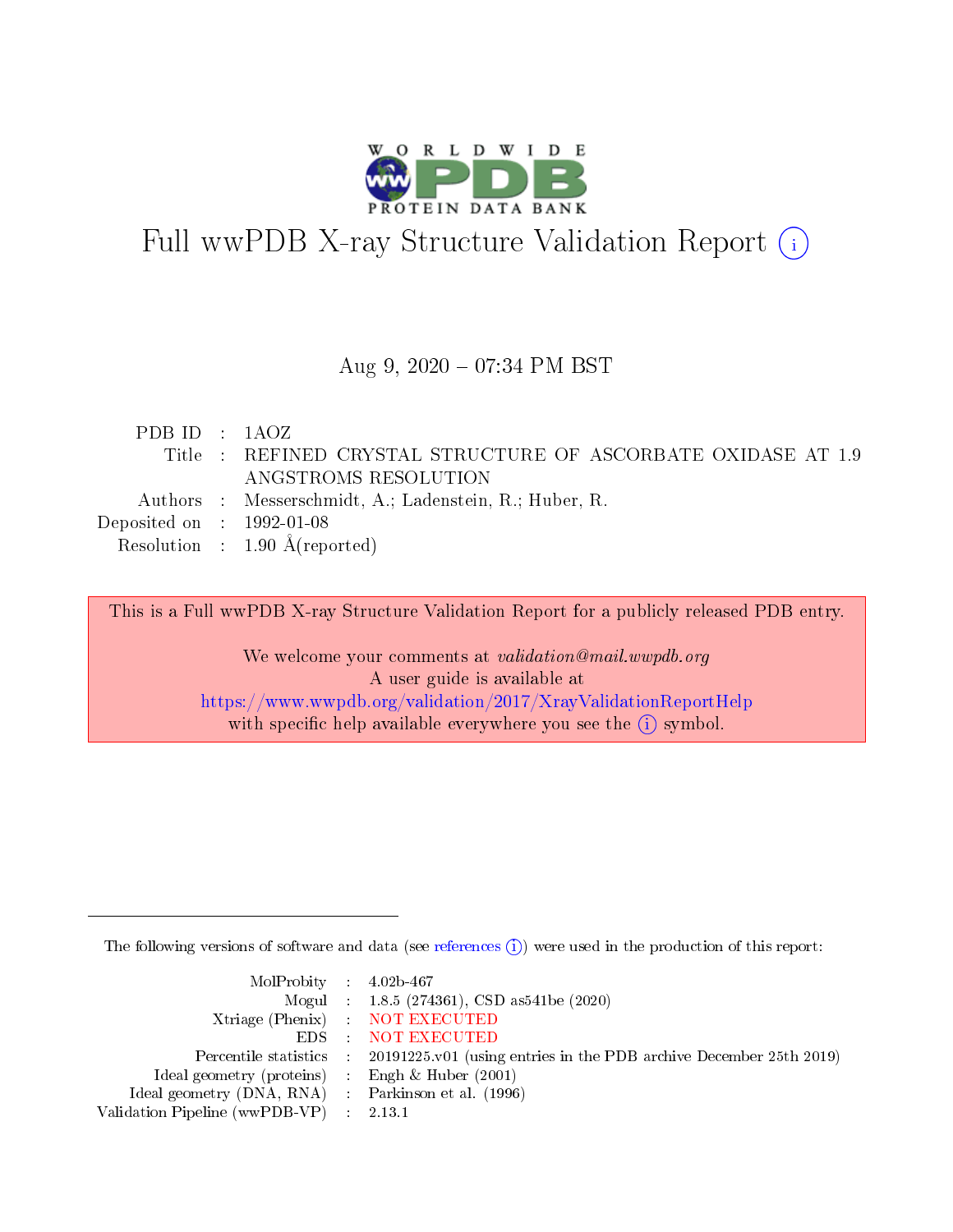## 1 [O](https://www.wwpdb.org/validation/2017/XrayValidationReportHelp#overall_quality)verall quality at a glance  $(i)$

The following experimental techniques were used to determine the structure: X-RAY DIFFRACTION

The reported resolution of this entry is 1.90  $\AA$ .

Percentile scores (ranging between 0-100) for global validation metrics of the entry are shown in the following graphic. The table shows the number of entries on which the scores are based.



| Metric                | Whole archive       | Similar resolution                                       |  |  |
|-----------------------|---------------------|----------------------------------------------------------|--|--|
|                       | (# $\rm{Entries}$ ) | $(\#\text{Entries}, \text{resolution range}(\text{\AA})$ |  |  |
| Clashscore            | 141614              | $6847(1.90-1.90)$                                        |  |  |
| Ramachandran outliers | 138981              | 6760 (1.90-1.90)                                         |  |  |
| Sidechain outliers    | 138945              | 6760 (1.90-1.90)                                         |  |  |

The table below summarises the geometric issues observed across the polymeric chains and their fit to the electron density. The red, orange, yellow and green segments on the lower bar indicate the fraction of residues that contain outliers for  $\geq=3$ , 2, 1 and 0 types of geometric quality criteria respectively. A grey segment represents the fraction of residues that are not modelled. The numeric value for each fraction is indicated below the corresponding segment, with a dot representing fractions  $\leq=5\%$ 

Note EDS was not executed.

| Mol | $\mid$ Chain $\mid$ Length | Quality of chain |     |  |
|-----|----------------------------|------------------|-----|--|
|     | 552                        | 87%              | 11% |  |
|     | 552                        | 81%              | 18% |  |

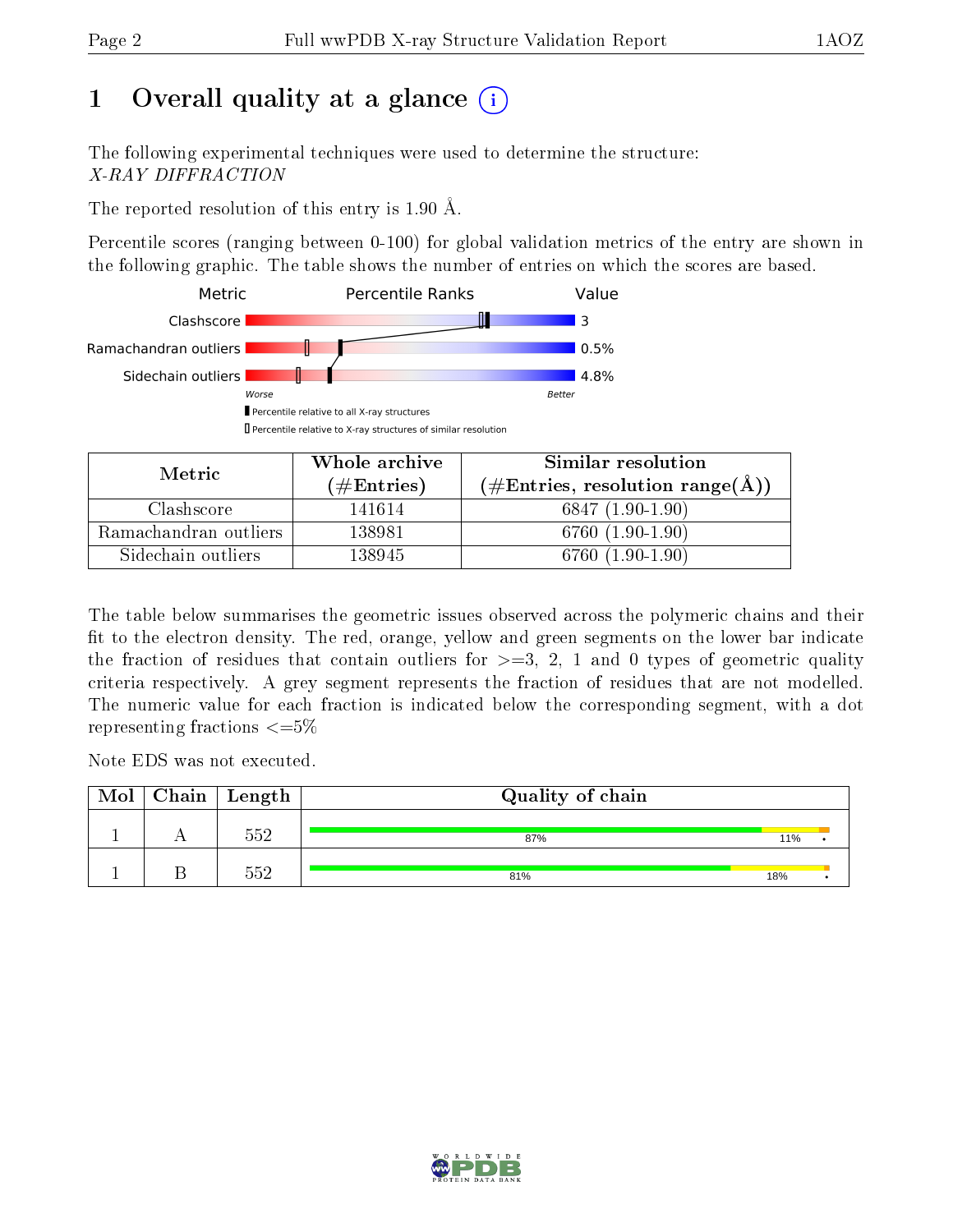## 2 Entry composition (i)

There are 6 unique types of molecules in this entry. The entry contains 9743 atoms, of which 0 are hydrogens and 0 are deuteriums.

In the tables below, the ZeroOcc column contains the number of atoms modelled with zero occupancy, the AltConf column contains the number of residues with at least one atom in alternate conformation and the Trace column contains the number of residues modelled with at most 2 atoms.

• Molecule 1 is a protein called ASCORBATE OXIDASE.

| Mol | Chain   Residues | Atoms         |                 |     |  | $\rm ZeroOcc \mid AltConf \mid Trace$ |  |  |
|-----|------------------|---------------|-----------------|-----|--|---------------------------------------|--|--|
|     | 552              | Total<br>4366 | 2803 746 801 16 | - N |  |                                       |  |  |
|     | 552              | Total<br>4366 | 2803 746 801 16 | - N |  |                                       |  |  |

 Molecule 2 is 2-acetamido-2-deoxy-beta-D-glucopyranose (three-letter code: NAG) (formula:  $C_8H_{15}NO_6$ .



|  | Mol   Chain   Residues | <b>Atoms</b>            |  |     |     | ZeroOcc   AltConf |
|--|------------------------|-------------------------|--|-----|-----|-------------------|
|  |                        | Total C N O<br>14 8 1 5 |  |     |     |                   |
|  |                        | Total C N O             |  | 8 1 | - 5 |                   |

Molecule 3 is COPPER (II) ION (three-letter code: CU) (formula: Cu).

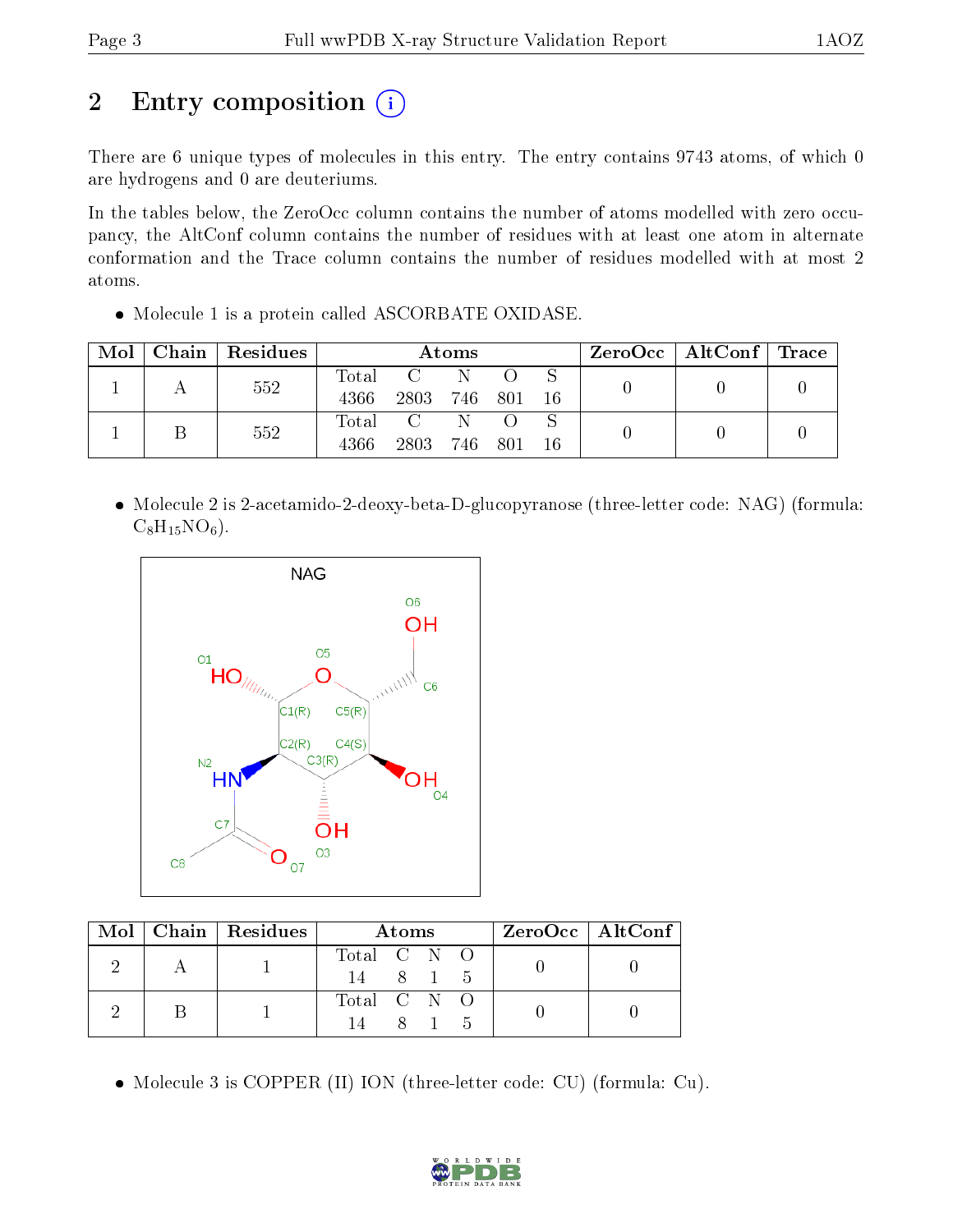|  | $Mol$   Chain   Residues | Atoms    |  | ZeroOcc   AltConf |
|--|--------------------------|----------|--|-------------------|
|  |                          | Total Cu |  |                   |
|  |                          | Total Cu |  |                   |

• Molecule 4 is CU-O-CU LINKAGE (three-letter code: C2O) (formula:  $Cu<sub>2</sub>O$ ).



|  | $Mol$   Chain   Residues | A toms     |  | $ZeroOcc \mid AltConf \mid$ |
|--|--------------------------|------------|--|-----------------------------|
|  |                          | Total Cu O |  |                             |
|  |                          | Total Cu O |  |                             |

Molecule 5 is CU-O LINKAGE (three-letter code: C1O) (formula: CuO).

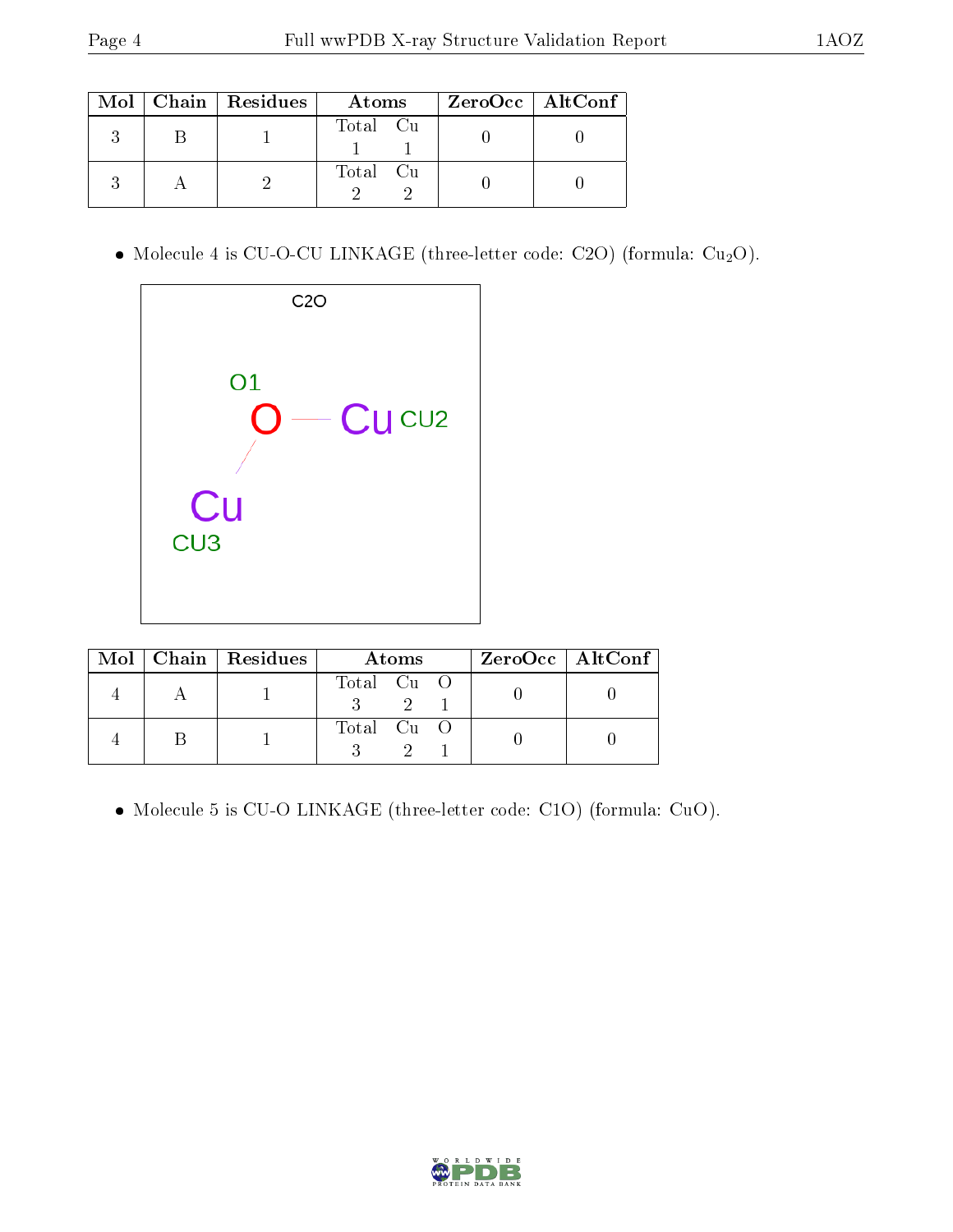| 03 O CU CU 4 |
|--------------|
|              |

|  | $\text{Mol}$   Chain   Residues | Atoms      |  |  | $ZeroOcc \mid AltConf \mid$ |  |
|--|---------------------------------|------------|--|--|-----------------------------|--|
|  |                                 | Total Cu O |  |  |                             |  |
|  |                                 |            |  |  |                             |  |
|  |                                 | Total Cu O |  |  |                             |  |
|  |                                 |            |  |  |                             |  |

• Molecule 6 is water.

|  | Mol   Chain   Residues | Atoms               |  | $ZeroOcc \   \ AltConf \  $ |
|--|------------------------|---------------------|--|-----------------------------|
|  | 513                    | Total O<br>513 513  |  |                             |
|  | 457                    | Total<br>457<br>457 |  |                             |

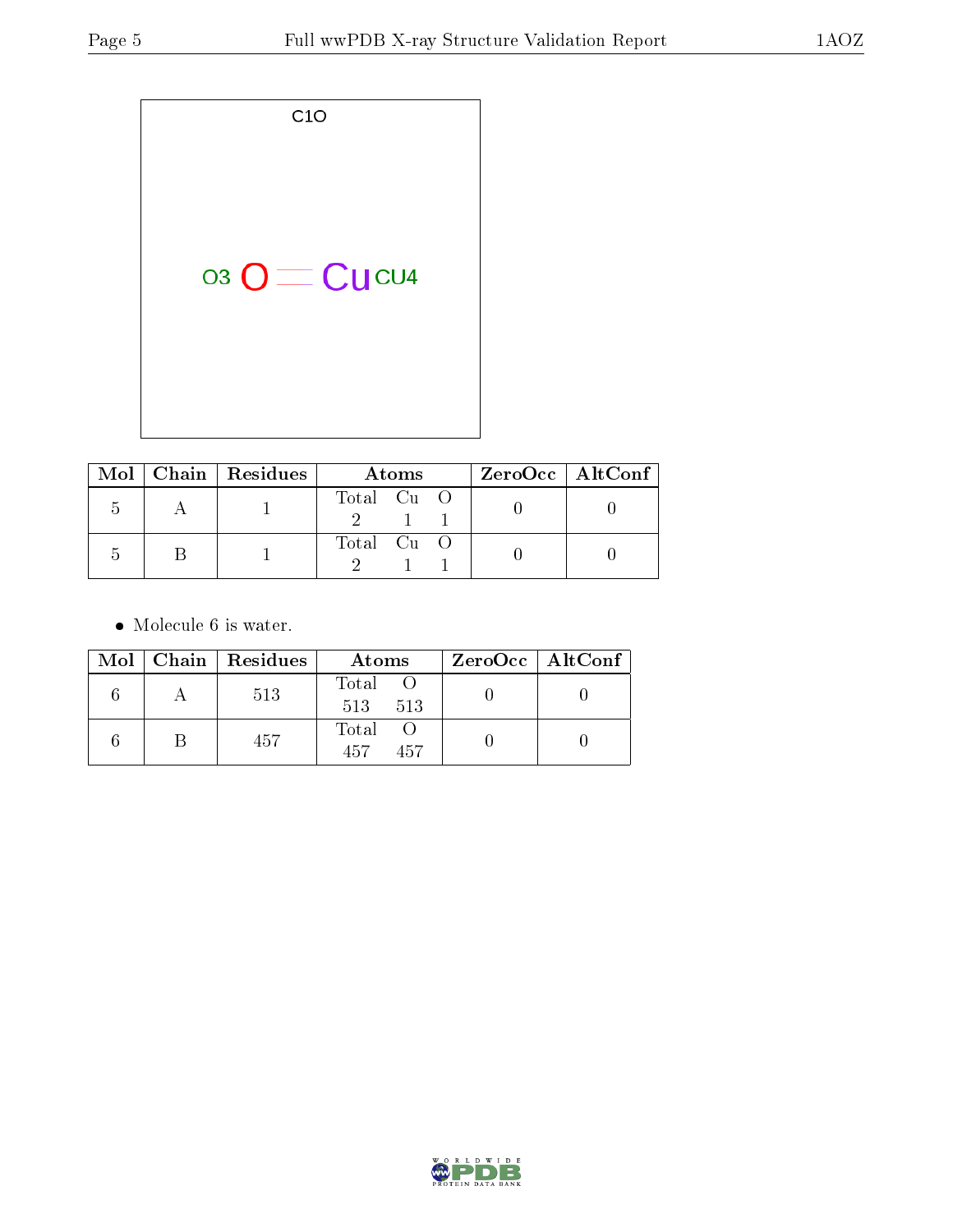## 3 Residue-property plots  $(i)$

These plots are drawn for all protein, RNA, DNA and oligosaccharide chains in the entry. The first graphic for a chain summarises the proportions of the various outlier classes displayed in the second graphic. The second graphic shows the sequence view annotated by issues in geometry. Residues are color-coded according to the number of geometric quality criteria for which they contain at least one outlier: green  $= 0$ , yellow  $= 1$ , orange  $= 2$  and red  $= 3$  or more. Stretches of 2 or more consecutive residues without any outlier are shown as a green connector. Residues present in the sample, but not in the model, are shown in grey.

Note EDS was not executed.

• Molecule 1: ASCORBATE OXIDASE



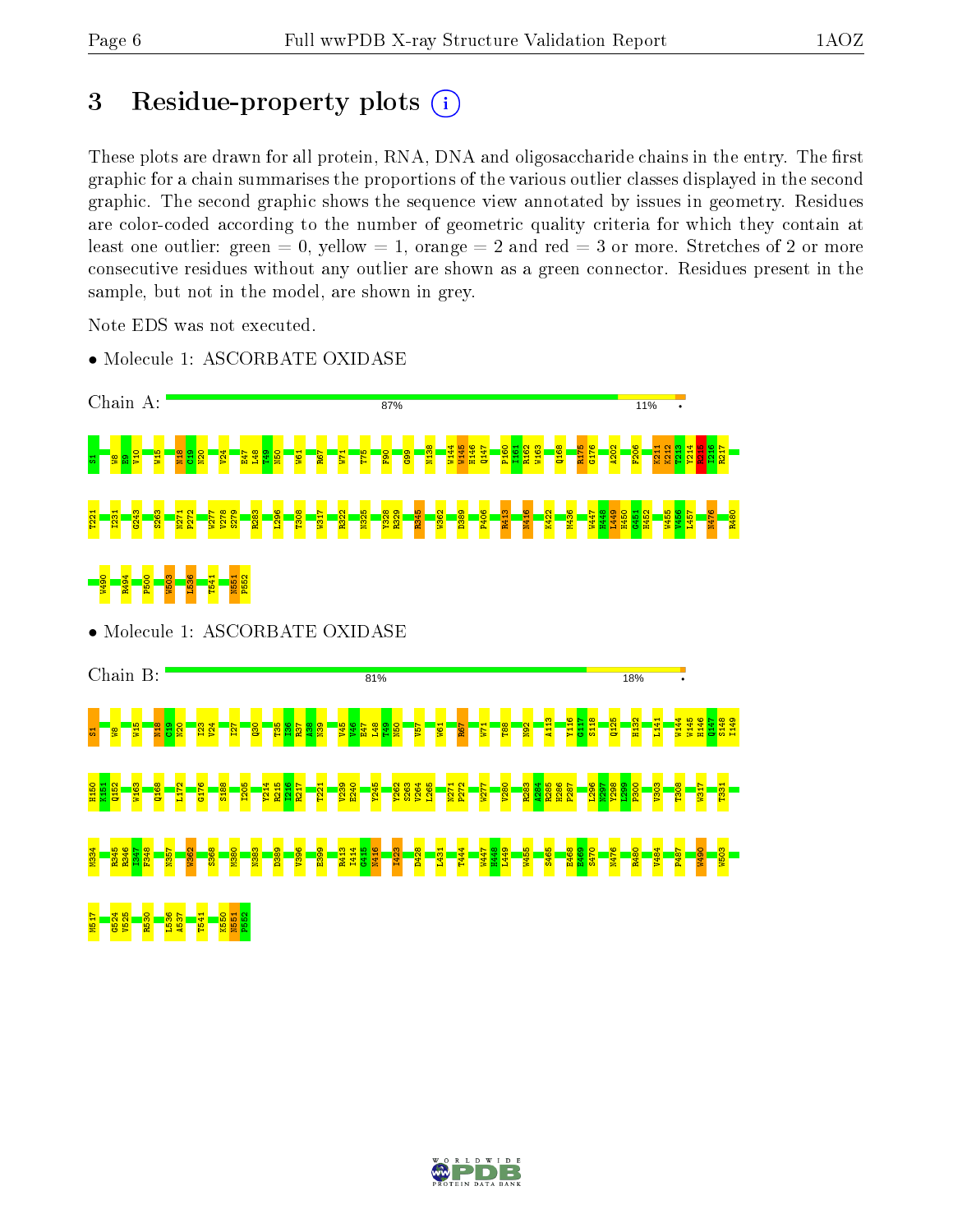## 4 Data and refinement statistics  $(i)$

Xtriage (Phenix) and EDS were not executed - this section is therefore incomplete.

| Property                               | Value                                               | Source    |  |
|----------------------------------------|-----------------------------------------------------|-----------|--|
| Space group                            | P 21 21 2                                           | Depositor |  |
| Cell constants                         | $106.70\text{\AA}$<br>113.50Å<br>$105.10\text{\AA}$ | Depositor |  |
| a, b, c, $\alpha$ , $\beta$ , $\gamma$ | $90.00^\circ$<br>$90.00^\circ$<br>$90.00^\circ$     |           |  |
| Resolution $(A)$                       | (Not available)<br>1.90                             | Depositor |  |
| % Data completeness                    | (Not available) ((Not available)-1.90)              | Depositor |  |
| (in resolution range)                  |                                                     |           |  |
| $\mathrm{R}_{merge}$                   | (Not available)                                     | Depositor |  |
| $\mathrm{R}_{sym}$                     | (Not available)                                     | Depositor |  |
| Refinement program                     | X-PLOR                                              | Depositor |  |
| $R, R_{free}$                          | (Not available), (Not available)                    | Depositor |  |
| Estimated twinning fraction            | No twinning to report.                              | Xtriage   |  |
| Total number of atoms                  | 9743                                                | wwPDB-VP  |  |
| Average B, all atoms $(A^2)$           | 22.0                                                | wwPDB-VP  |  |

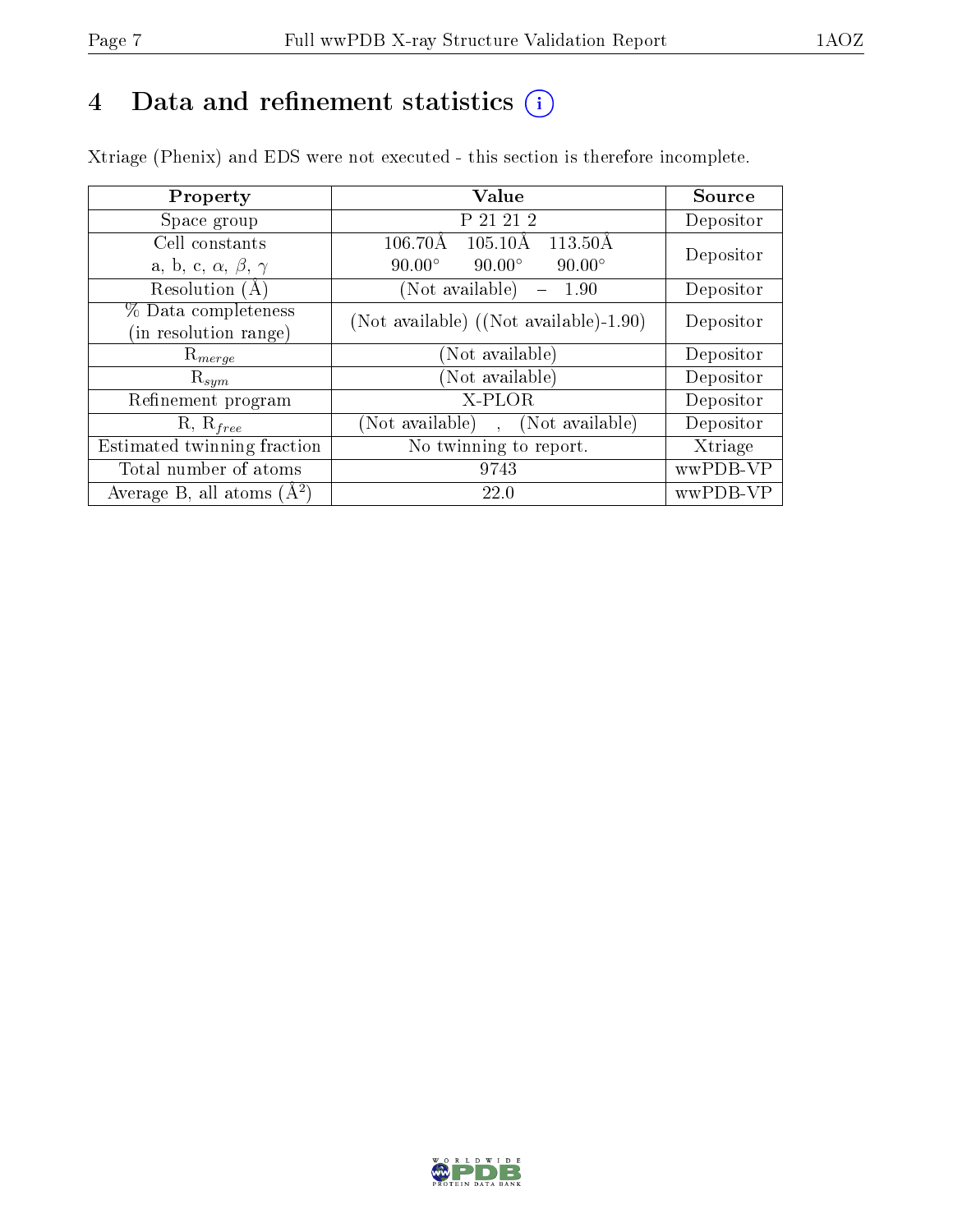## 5 Model quality  $(i)$

### 5.1 Standard geometry  $(i)$

Bond lengths and bond angles in the following residue types are not validated in this section: C1O, NAG, CU, C2O

The Z score for a bond length (or angle) is the number of standard deviations the observed value is removed from the expected value. A bond length (or angle) with  $|Z| > 5$  is considered an outlier worth inspection. RMSZ is the root-mean-square of all Z scores of the bond lengths (or angles).

| Mol | Chain | Bond lengths |             | Bond angles |                       |  |
|-----|-------|--------------|-------------|-------------|-----------------------|--|
|     |       | <b>RMSZ</b>  | $\ Z\  > 5$ | RMSZ        | $\# Z  > 5$           |  |
|     |       | 0.78         | 0/4508      | 1.46        | $67/6159$ $(1.1\%)$   |  |
|     |       | 0.76         | 0/4508      | 1.43        | $68/6159(1.1\%)$      |  |
| All | Аll   | 0.77         | 0/9016      | 1.45        | $135/12318$ $(1.1\%)$ |  |

Chiral center outliers are detected by calculating the chiral volume of a chiral center and verifying if the center is modelled as a planar moiety or with the opposite hand.A planarity outlier is detected by checking planarity of atoms in a peptide group, atoms in a mainchain group or atoms of a sidechain that are expected to be planar.

|  | Mol   Chain   $\#\text{Chirality outliers}$   $\#\text{Planarity outliers}$ |
|--|-----------------------------------------------------------------------------|
|  |                                                                             |
|  |                                                                             |
|  |                                                                             |

There are no bond length outliers.

All (135) bond angle outliers are listed below:

| Mol | Chain | Res | <b>Type</b> | Atoms         | Z       | Observed $(^\circ)$ | $\text{Ideal}({}^o)$ |
|-----|-------|-----|-------------|---------------|---------|---------------------|----------------------|
| 1   | Β     | 144 | TRP         | $CD1$ -CG-CD2 | 10.36   | 114.59              | 106.30               |
| 1   | А     | 215 | $\rm{ARG}$  | $NE- CZ-NH1$  | 9.97    | 125.29              | 120.30               |
| 1   | В     | 144 | <b>TRP</b>  | $CE2$ -CD2-CG | $-9.73$ | 99.51               | 107.30               |
| 1   | В     | 490 | TRP         | $CD1$ -CG-CD2 | 9.29    | 113.73              | 106.30               |
| 1   | В     | 277 | TRP         | $CD1-CG-CD2$  | 8.77    | 113.32              | 106.30               |
| 1   | В     | 8   | TRP         | $CD1$ -CG-CD2 | 8.73    | 113.28              | 106.30               |
| 1   | А     | 455 | TRP         | $CD1$ -CG-CD2 | 8.62    | 113.20              | 106.30               |
| 1   | B     | 277 | TRP         | $CE2$ -CD2-CG | $-8.61$ | 100.41              | 107.30               |
| 1   | A     | 317 | TRP         | $CD1-CG-CD2$  | 8.50    | 113.10              | 106.30               |
| 1   | В     | 490 | TRP         | $CE2$ -CD2-CG | $-8.42$ | 100.56              | 107.30               |
| 1   | А     | 163 | TRP         | $CD1$ -CG-CD2 | 8.36    | 112.99              | 106.30               |
| 1   | В     | 61  | TRP         | $CD1-CG-CD2$  | 8.20    | 112.86              | 106.30               |

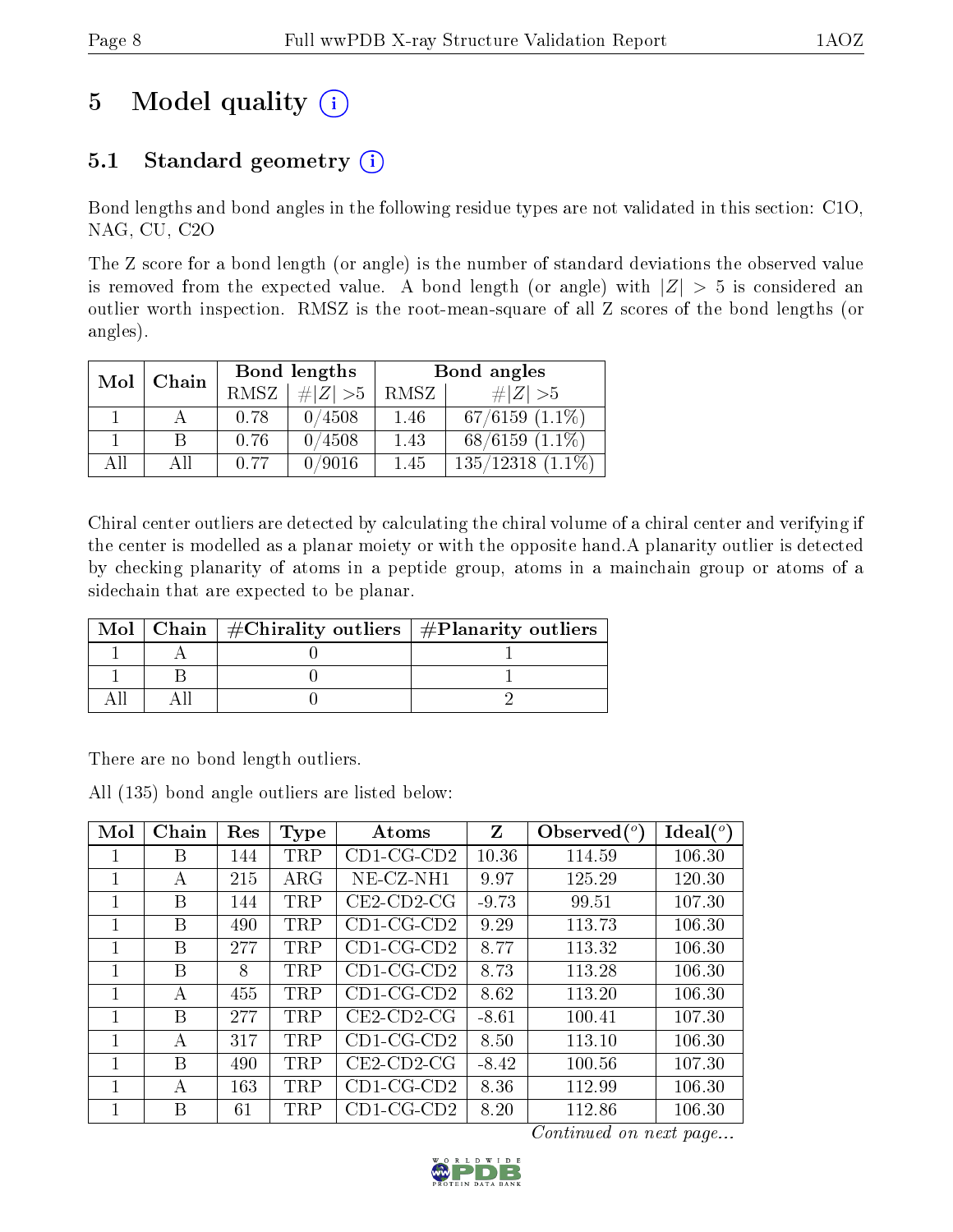| Mol            | Chain                   | Res | <b>Type</b>             | Atoms                           | $\mathbf{Z}$ | Observed $(°)$ | $\text{Ideal}({}^o)$ |
|----------------|-------------------------|-----|-------------------------|---------------------------------|--------------|----------------|----------------------|
| $\mathbf{1}$   | А                       | 67  | $\rm{ARG}$              | $\overline{\text{NE- CZ-NH2}}$  | $-8.17$      | 116.21         | 120.30               |
| $\mathbf{1}$   | B                       | 245 | <b>TYR</b>              | $\overline{CB}$ -CG-CD2         | $-8.17$      | 116.10         | 121.00               |
| $\mathbf{1}$   | А                       | 145 | <b>TRP</b>              | $CD1$ -CG-CD2                   | 8.11         | 112.79         | 106.30               |
| $\mathbf{1}$   | $\boldsymbol{B}$        | 455 | TRP                     | $CD1$ -CG-CD2                   | 8.07         | 112.76         | 106.30               |
| $\mathbf{1}$   | $\bf{A}$                | 490 | TRP                     | $\overline{\text{CD1-CG-CD2}}$  | 8.05         | 112.74         | 106.30               |
| $\mathbf{1}$   | $\bf{A}$                | 413 | $\rm{ARG}$              | NE-CZ-NH <sub>2</sub>           | $-7.95$      | 116.33         | 120.30               |
| $\mathbf{1}$   | $\bf{A}$                | 362 | TRP                     | $\overline{\text{CD}}$ 1-CG-CD2 | 7.95         | 112.66         | 106.30               |
| $\overline{1}$ | $\overline{\mathbf{B}}$ | 8   | TRP                     | $CE2$ -CD2-CG                   | $-7.93$      | 100.96         | 107.30               |
| $\mathbf{1}$   | $\boldsymbol{B}$        | 503 | TRP                     | $CD1$ -CG-CD2                   | 7.88         | 112.61         | 106.30               |
| $\mathbf{1}$   | $\boldsymbol{B}$        | 334 | <b>MET</b>              | $CA-CB-CG$                      | 7.88         | 126.70         | 113.30               |
| $\mathbf{1}$   | $\boldsymbol{B}$        | 145 | TRP                     | $CD1-CG-CD2$                    | 7.85         | 112.58         | 106.30               |
| $\overline{1}$ | $\boldsymbol{A}$        | 494 | $\overline{\text{ARG}}$ | $NE$ -CZ-NH1                    | 7.78         | 124.19         | 120.30               |
| $\mathbf{1}$   | $\boldsymbol{B}$        | 503 | TRP                     | $CE2$ -CD2-CG                   | $-7.76$      | 101.09         | 107.30               |
| $\mathbf{1}$   | $\boldsymbol{B}$        | 144 | TRP                     | CG-CD2-CE3                      | 7.74         | 140.86         | 133.90               |
| $\mathbf{1}$   | $\boldsymbol{A}$        | 447 | TRP                     | $CD1$ -CG-CD2                   | 7.73         | 112.49         | 106.30               |
| $\mathbf{1}$   | $\mathbf B$             | 61  | TRP                     | CE2-CD2-CG                      | $-7.72$      | 101.12         | 107.30               |
| $\mathbf{1}$   | $\boldsymbol{A}$        | 71  | TRP                     | $CD1$ -CG-CD2                   | 7.68         | 112.44         | 106.30               |
| $\mathbf{1}$   | $\, {\bf B}$            | 447 | TRP                     | $CD1$ -CG-CD2                   | 7.68         | 112.44         | 106.30               |
| $\mathbf{1}$   | $\boldsymbol{B}$        | 71  | TRP                     | $CD1-CG-CD2$                    | 7.61         | 112.39         | 106.30               |
| $\mathbf{1}$   | $\boldsymbol{B}$        | 67  | ARG                     | NE-CZ-NH <sub>2</sub>           | $-7.59$      | 116.51         | 120.30               |
| $\mathbf{1}$   | $\bf{A}$                | 71  | TRP                     | $CE2$ -CD2-CG                   | $-7.57$      | 101.24         | 107.30               |
| $\mathbf{1}$   | B                       | 317 | TRP                     | $CD1-CG-CD2$                    | 7.57         | 112.36         | 106.30               |
| $\mathbf{1}$   | А                       | 277 | TRP                     | $CD1-CG-CD2$                    | 7.57         | 112.36         | 106.30               |
| $\mathbf{1}$   | $\boldsymbol{A}$        | 277 | TRP                     | $CE2$ -CD2-CG                   | $-7.56$      | 101.25         | 107.30               |
| $\mathbf{1}$   | $\bf{A}$                | 163 | TRP                     | $CE2$ -CD2-CG                   | $-7.54$      | 101.27         | 107.30               |
| $\mathbf{1}$   | $\bf{A}$                | 8   | TRP                     | $CD1$ -CG-CD2                   | 7.46         | 112.27         | 106.30               |
| $\overline{1}$ | $\overline{\mathrm{B}}$ | 145 | <b>TRP</b>              | $\overline{\text{CE2-CD2-CG}}$  | $-7.43$      | 101.36         | 107.30               |
| $\mathbf{1}$   | B                       | 362 | TRP                     | $CD1-CG-CD2$                    | 7.41         | 112.23         | 106.30               |
| $\mathbf 1$    | $\boldsymbol{A}$        | 15  | <b>TRP</b>              | $CD1-CG-CD2$                    | 7.36         | 112.19         | 106.30               |
| $\perp$        | В                       | 317 | TRP                     | $CE2$ -CD2-CG                   | -7.33        | 101.43         | 107.30               |
| $\mathbf{1}$   | А                       | 144 | TRP                     | $CD1$ -CG-CD2                   | 7.33         | 112.16         | 106.30               |
| $\mathbf{1}$   | A                       | 317 | TRP                     | $CE2$ -CD2-CG                   | $-7.30$      | 101.46         | 107.30               |
| $\mathbf{1}$   | A                       | 145 | TRP                     | $CE2$ -CD2-CG                   | $-7.25$      | 101.50         | 107.30               |
| $\mathbf{1}$   | А                       | 162 | $\rm{ARG}$              | NE-CZ-NH <sub>2</sub>           | $-7.25$      | 116.67         | 120.30               |
| $\mathbf{1}$   | B                       | 455 | TRP                     | $CE2$ -CD2-CG                   | $-7.25$      | 101.50         | 107.30               |
| $\mathbf{1}$   | B                       | 71  | <b>TRP</b>              | $CE2$ -CD2-CG                   | $-7.23$      | 101.52         | $10\,7.30$           |
| $\mathbf{1}$   | B                       | 15  | TRP                     | $CD1-CG-CD2$                    | 7.23         | 112.08         | 106.30               |
| $\mathbf{1}$   | Β                       | 15  | TRP                     | $CE2$ -CD2-CG                   | $-7.21$      | 101.53         | 107.30               |
| $\mathbf{1}$   | A                       | 455 | TRP                     | $CE2$ -CD2-CG                   | $-7.18$      | 101.55         | 107.30               |
| $\mathbf{1}$   | A                       | 163 | TRP                     | $CB-CG-CD1$                     | $-7.15$      | 117.71         | 127.00               |
| $\mathbf{1}$   | A                       | 144 | <b>TRP</b>              | $CE2$ -CD2-CG                   | $-7.12$      | 101.61         | 107.30               |
| $\mathbf{1}$   | A                       | 447 | TRP                     | $CE2$ -CD2-CG                   | $-7.08$      | 101.63         | 107.30               |

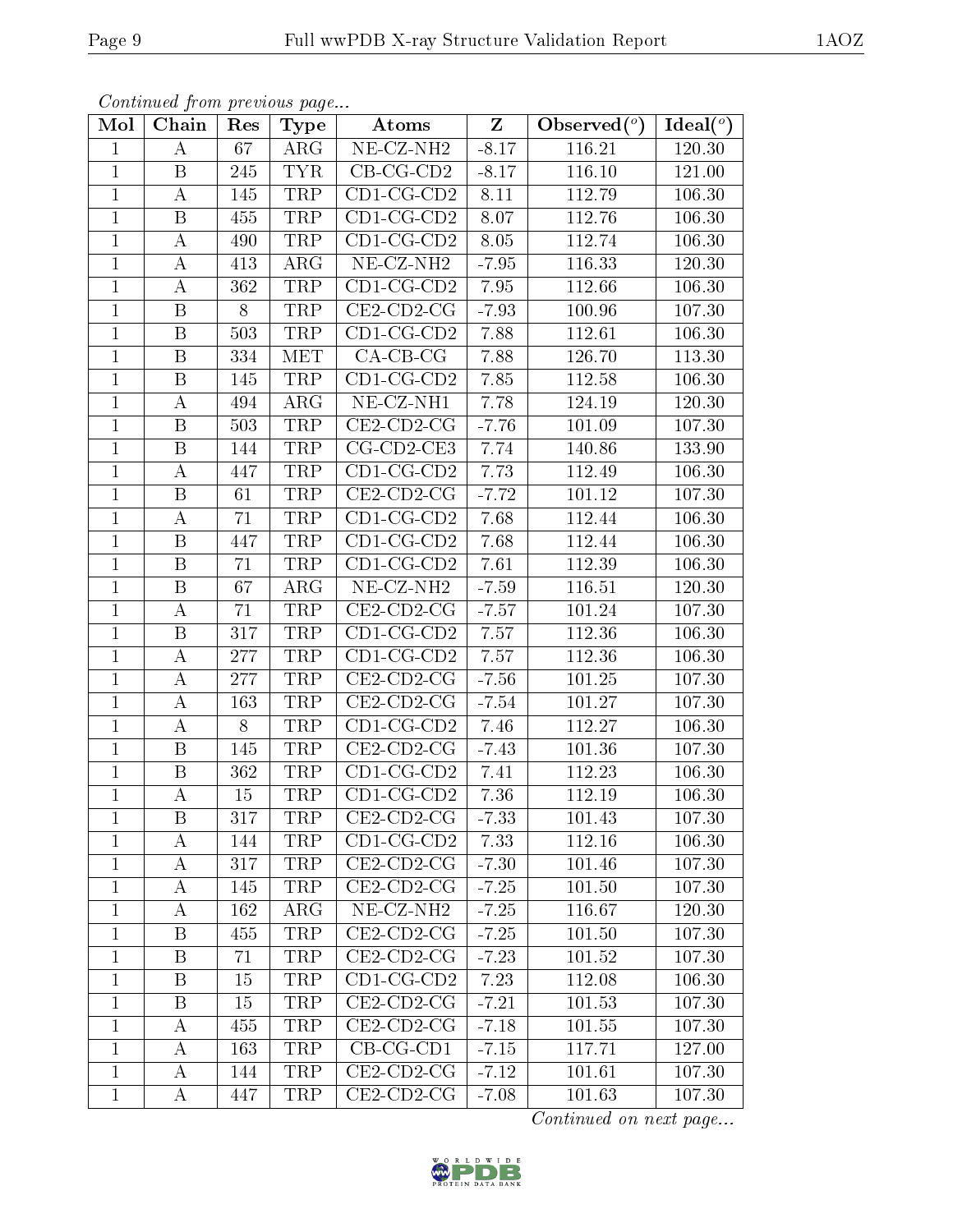| Mol            | Chain            | Res | Type                 | Atoms                          | $\mathbf{Z}$ | Observed $(\overline{\overline{\circ}})$ | Ideal $(\overline{\overline{O}})$ |
|----------------|------------------|-----|----------------------|--------------------------------|--------------|------------------------------------------|-----------------------------------|
| $\mathbf{1}$   | Β                | 346 | $\rm{ARG}$           | NE-CZ-NH <sub>2</sub>          | $-7.07$      | 116.77                                   | 120.30                            |
| $\mathbf{1}$   | А                | 8   | TRP                  | $CE2$ -CD2-CG                  | $-7.04$      | 101.67                                   | 107.30                            |
| $\mathbf{1}$   | А                | 503 | TRP                  | $CD1$ -CG-CD2                  | 7.02         | 111.92                                   | 106.30                            |
| $\mathbf{1}$   | A                | 490 | TRP                  | $CE2$ -CD2-CG                  | $-6.98$      | 101.72                                   | 107.30                            |
| $\mathbf{1}$   | $\boldsymbol{B}$ | 362 | TRP                  | $CE2$ -CD2-CG                  | $-6.95$      | 101.74                                   | $10\,7.30$                        |
| $\mathbf{1}$   | B                | 447 | $\operatorname{TRP}$ | $CE2$ -CD2-CG                  | $-6.93$      | 101.76                                   | 107.30                            |
| $\mathbf{1}$   | A                | 15  | TRP                  | $CE2$ -CD2-CG                  | $-6.89$      | 101.78                                   | 107.30                            |
| $\mathbf{1}$   | B                | 298 | <b>TYR</b>           | $CB-CG-CD2$                    | $-6.89$      | 116.87                                   | 121.00                            |
| $\mathbf{1}$   | $\, {\bf B}$     | 283 | $\rm{ARG}$           | NE-CZ-NH <sub>2</sub>          | $-6.88$      | 116.86                                   | 120.30                            |
| $\mathbf{1}$   | $\boldsymbol{A}$ | 503 | TRP                  | $CE2$ -CD2-CG                  | $-6.87$      | 101.80                                   | 107.30                            |
| $\mathbf{1}$   | А                | 71  | TRP                  | $CG$ - $CD$ 2- $CE3$           | 6.87         | 140.09                                   | 133.90                            |
| $\mathbf{1}$   | B                | 163 | TRP                  | $CD1-CG-CD2$                   | 6.84         | 111.77                                   | 106.30                            |
| $\mathbf{1}$   | А                | 362 | TRP                  | $CE2$ -CD2-CG                  | $-6.83$      | 101.84                                   | 107.30                            |
| $\mathbf{1}$   | $\boldsymbol{A}$ | 61  | TRP                  | $CD1$ -CG-CD2                  | 6.77         | $\overline{1}11.71$                      | 106.30                            |
| $\overline{1}$ | $\overline{B}$   | 144 | <b>TRP</b>           | $CG$ - $CD1$ - $NE1$           | $-6.72$      | 103.38                                   | 110.10                            |
| $\mathbf 1$    | $\boldsymbol{A}$ | 328 | <b>TYR</b>           | $CB-CG-CD2$                    | $-6.69$      | 116.99                                   | 121.00                            |
| $\mathbf{1}$   | А                | 163 | <b>TRP</b>           | $CG$ - $CD$ 1- $NE1$           | $-6.65$      | 103.45                                   | 110.10                            |
| $\mathbf{1}$   | А                | 71  | TRP                  | $CB-CG-CD1$                    | $-6.64$      | 118.37                                   | 127.00                            |
| $\mathbf{1}$   | А                | 67  | ARG                  | NE-CZ-NH1                      | 6.62         | 123.61                                   | 120.30                            |
| $\mathbf{1}$   | А                | 494 | $\rm{ARG}$           | NE-CZ-NH <sub>2</sub>          | $-6.55$      | 117.03                                   | 120.30                            |
| $\mathbf{1}$   | $\, {\bf B}$     | 163 | TRP                  | $CE2$ -CD2-CG                  | $-6.50$      | 102.10                                   | 107.30                            |
| $\mathbf{1}$   | B                | 144 | TRP                  | $CB-CG-CD1$                    | $-6.49$      | 118.56                                   | 127.00                            |
| $\mathbf{1}$   | Α                | 61  | TRP                  | $CE2$ -CD2-CG                  | $-6.46$      | 102.13                                   | 107.30                            |
| $\mathbf{1}$   | А                | 175 | $\rm{ARG}$           | NE-CZ-NH <sub>2</sub>          | $-6.42$      | 117.09                                   | 120.30                            |
| $\mathbf{1}$   | A                | 283 | $\rm{ARG}$           | NE-CZ-NH <sub>2</sub>          | $-6.30$      | 117.15                                   | 120.30                            |
| $\mathbf{1}$   | $\, {\bf B}$     | 277 | TRP                  | CG-CD2-CE3                     | 6.25         | 139.53                                   | 133.90                            |
| $\mathbf{1}$   | B                | 285 | ARG                  | $\overline{\text{NE- CZ-NH1}}$ | 6.12         | 123.36                                   | 120.30                            |
| $\mathbf{1}$   | $\boldsymbol{A}$ | 455 | TRP                  | $CB-CG-CD1$                    | $-6.06$      | 119.12                                   | 127.00                            |
| $\overline{1}$ | B                | 277 | TRP                  | $CB-CG-CD1$                    | $-6.05$      | 119.14                                   | 127.00                            |
| $\mathbf{1}$   | А                | 211 | LYS                  | $CA-CB-CG$                     | 6.03         | 126.66                                   | 113.40                            |
| $\mathbf 1$    | Β                | 262 | <b>TYR</b>           | $CB-CG-CD1$                    | $-6.02$      | 117.39                                   | 121.00                            |
| $\mathbf{1}$   | B                | 345 | ARG                  | NE-CZ-NH <sub>2</sub>          | $-6.01$      | 117.30                                   | 120.30                            |
| $\mathbf{1}$   | А                | 163 | TRP                  | $CG$ - $CD$ 2- $CE$ 3          | 5.97         | 139.27                                   | 133.90                            |
| $\overline{1}$ | $\boldsymbol{B}$ | 163 | <b>TRP</b>           | $CB-CG-CD1$                    | $-5.96$      | 119.25                                   | 127.00                            |
| 1              | А                | 503 | TRP                  | $CG$ - $CD$ 2- $CE3$           | 5.91         | 139.21                                   | 133.90                            |
| $\mathbf{1}$   | А                | 503 | TRP                  | $CB-CG-CD1$                    | $-5.86$      | 119.39                                   | 127.00                            |
| $\mathbf{1}$   | А                | 536 | <b>LEU</b>           | $CA-CB-CG$                     | 5.79         | 128.61                                   | 115.30                            |
| $\mathbf{1}$   | А                | 480 | ARG                  | NE-CZ-NH1                      | 5.76         | 123.18                                   | 120.30                            |
| $\mathbf{1}$   | A                | 345 | $\rm{ARG}$           | NE-CZ-NH1                      | 5.74         | 123.17                                   | 120.30                            |
| $\mathbf{1}$   | А                | 455 | TRP                  | CG-CD1-NE1                     | $-5.73$      | 104.37                                   | 110.10                            |
| $\mathbf{1}$   | A                | 455 | TRP                  | $CG$ - $CD$ 2- $CE3$           | 5.66         | 138.99                                   | 133.90                            |
| $\mathbf{1}$   | A                | 317 | TRP                  | $CG$ - $CD1$ - $NE1$           | $-5.64$      | 104.46                                   | 110.10                            |

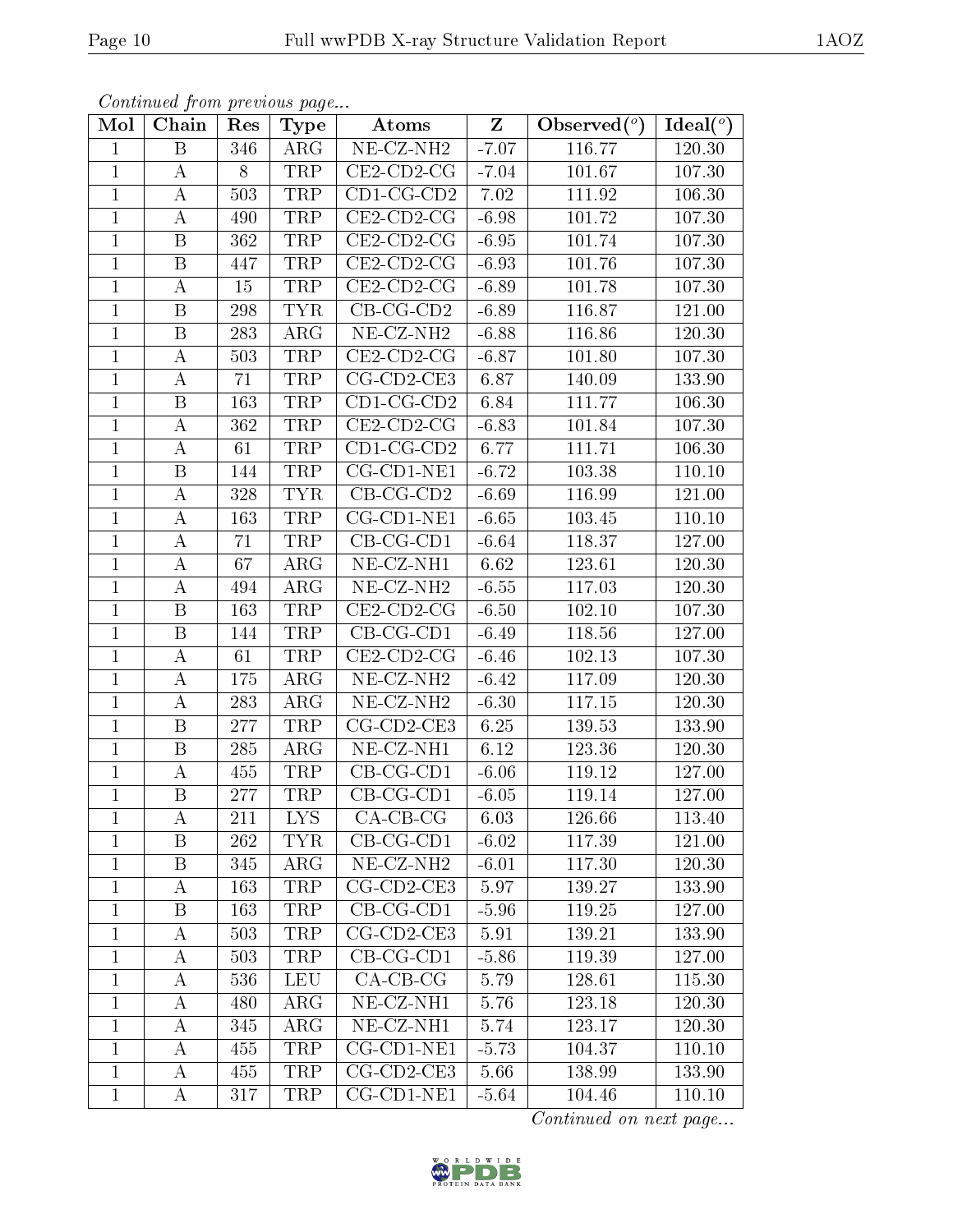| Mol            | Chain                   | Res | <b>Type</b> | Atoms                          | $\overline{z}$     | Observed $(°)$ | Ideal $(°)$ |
|----------------|-------------------------|-----|-------------|--------------------------------|--------------------|----------------|-------------|
| $\mathbf{1}$   | A                       | 490 | <b>TRP</b>  | $CB-CG-CD1$                    | $-5.64$            | 119.66         | 127.00      |
| $\mathbf{1}$   | B                       | 285 | $\rm{ARG}$  | NE-CZ-NH <sub>2</sub>          | $-5.63$            | 117.48         | 120.30      |
| $\overline{1}$ | А                       | 145 | <b>TRP</b>  | $CG$ - $CD1$ - $NE1$           | $-5.62$            | 104.48         | 110.10      |
| $\mathbf{1}$   | B                       | 116 | <b>TYR</b>  | $CB-CG-CD2$                    | $-5.59$            | 117.64         | 121.00      |
| $\mathbf{1}$   | $\mathbf B$             | 490 | <b>TRP</b>  | $CG$ - $CD1$ - $NE1$           | $-5.58$            | 104.52         | 110.10      |
| $\mathbf{1}$   | А                       | 296 | <b>LEU</b>  | $N$ -CA-C                      | $-5.55$            | 96.00          | 111.00      |
| $\mathbf{1}$   | $\mathbf B$             | 283 | $\rm{ARG}$  | NE-CZ-NH1                      | 5.55               | 123.07         | 120.30      |
| $\mathbf{1}$   | B                       | 67  | $\rm{ARG}$  | NE-CZ-NH1                      | 5.53               | 123.07         | 120.30      |
| $\mathbf{1}$   | $\boldsymbol{B}$        | 8   | TRP         | CG-CD1-NE1                     | $-5.51$            | 104.59         | 110.10      |
| $\mathbf{1}$   | А                       | 447 | TRP         | CG-CD2-CE3                     | 5.49               | 138.84         | 133.90      |
| $\mathbf{1}$   | $\mathbf{B}$            | 480 | $\rm{ARG}$  | $\overline{\text{NE}}$ -CZ-NH2 | $-5.40$            | 117.60         | 120.30      |
| $\mathbf{1}$   | A                       | 322 | ARG         | NE-CZ-NH1                      | 5.39               | 123.00         | 120.30      |
| $\mathbf{1}$   | A                       | 413 | $\rm{ARG}$  | NE-CZ-NH1                      | 5.34               | 122.97         | 120.30      |
| $\mathbf 1$    | A                       | 345 | ARG         | NE-CZ-NH <sub>2</sub>          | $-5.30$            | 117.65         | 120.30      |
| $\mathbf{1}$   | B                       | 217 | $\rm{ARG}$  | $NE- CZ-NH1$                   | 5.28               | 122.94         | 120.30      |
| $\mathbf{1}$   | $\boldsymbol{A}$        | 490 | TRP         | CG-CD1-NE1                     | $-5.27$            | 104.83         | 110.10      |
| $\mathbf{1}$   | B                       | 8   | TRP         | $CG$ - $CD$ 2- $CE$ 3          | 5.27               | 138.64         | 133.90      |
| $\,1$          | B                       | 61  | TRP         | $CB-CG-CD1$                    | $-5.24$            | 120.18         | 127.00      |
| $\mathbf{1}$   | $\boldsymbol{A}$        | 329 | $\rm{ARG}$  | NE-CZ-NH1                      | 5.22               | 122.91         | 120.30      |
| $\overline{1}$ | $\, {\bf B}$            | 145 | <b>TRP</b>  | $CB-CG-CD1$                    | $-5.\overline{22}$ | 120.22         | 127.00      |
| $\mathbf{1}$   | B                       | 215 | $\rm{ARG}$  | NE-CZ-NH1                      | 5.22               | 122.91         | 120.30      |
| $\overline{1}$ | $\overline{\mathrm{B}}$ | 490 | <b>TRP</b>  | CG-CD2-CE3                     | 5.21               | 138.59         | 133.90      |
| $\mathbf{1}$   | A                       | 206 | PHE         | $CB-CG-CD2$                    | $-5.20$            | 117.16         | 120.80      |
| $\mathbf{1}$   | $\boldsymbol{B}$        | 447 | TRP         | $CG$ - $CD1$ - $NE1$           | $-5.20$            | 104.90         | 110.10      |
| $\mathbf{1}$   | А                       | 277 | TRP         | $CB-CG-CD1$                    | $-5.20$            | 120.24         | 127.00      |
| $\mathbf{1}$   | $\mathbf{B}$            | 296 | <b>LEU</b>  | $N$ -CA-C                      | $-5.20$            | 96.96          | 111.00      |
| $\mathbf{1}$   | А                       | 447 | TRP         | $CG$ - $CD1$ - $NE1$           | $-5.19$            | 104.91         | 110.10      |
| $\mathbf{1}$   | $\, {\bf B}$            | 317 | TRP         | CG-CD2-CE3                     | $5.16\,$           | 138.54         | 133.90      |
| $\mathbf{1}$   | $\, {\bf B}$            | 20  | <b>ASN</b>  | $N$ -CA-C                      | $-5.15$            | 97.10          | 111.00      |
| 1              | А                       | 362 | TRP         | CG-CD1-NE1                     | $-5.10$            | 105.00         | 110.10      |
| $\mathbf{1}$   | Β                       | 346 | $\rm{ARG}$  | $NE- CZ-NH1$                   | 5.10               | 122.85         | 120.30      |
| $\mathbf{1}$   | Β                       | 37  | $\rm{ARG}$  | NE-CZ-NH <sub>2</sub>          | $-5.09$            | 117.75         | 120.30      |
| $\mathbf{1}$   | Β                       | 47  | <b>GLU</b>  | $CA-CB-CG$                     | 5.09               | 124.60         | 113.40      |
| $\mathbf{1}$   | B                       | 530 | $\rm{ARG}$  | NE-CZ-NH <sub>2</sub>          | $-5.08$            | 117.76         | 120.30      |
| $\mathbf{1}$   | A                       | 175 | $\rm{ARG}$  | NE-CZ-NH1                      | 5.07               | 122.84         | 120.30      |
| $\mathbf{1}$   | B                       | 71  | TRP         | $CG$ - $CD$ 1- $NE$ 1          | $-5.02$            | 105.08         | 110.10      |
| $\mathbf{1}$   | Β                       | 145 | TRP         | CG-CD1-NE1                     | $-5.01$            | 105.09         | 110.10      |
| 1              | B                       | 172 | <b>LEU</b>  | $CA-CB-CG$                     | 5.01               | 126.82         | 115.30      |
| $\mathbf{1}$   | B                       | 455 | <b>TRP</b>  | $CG$ - $CD$ 1- $NE1$           | $-5.01$            | 105.09         | 110.10      |

There are no chirality outliers.

All (2) planarity outliers are listed below:

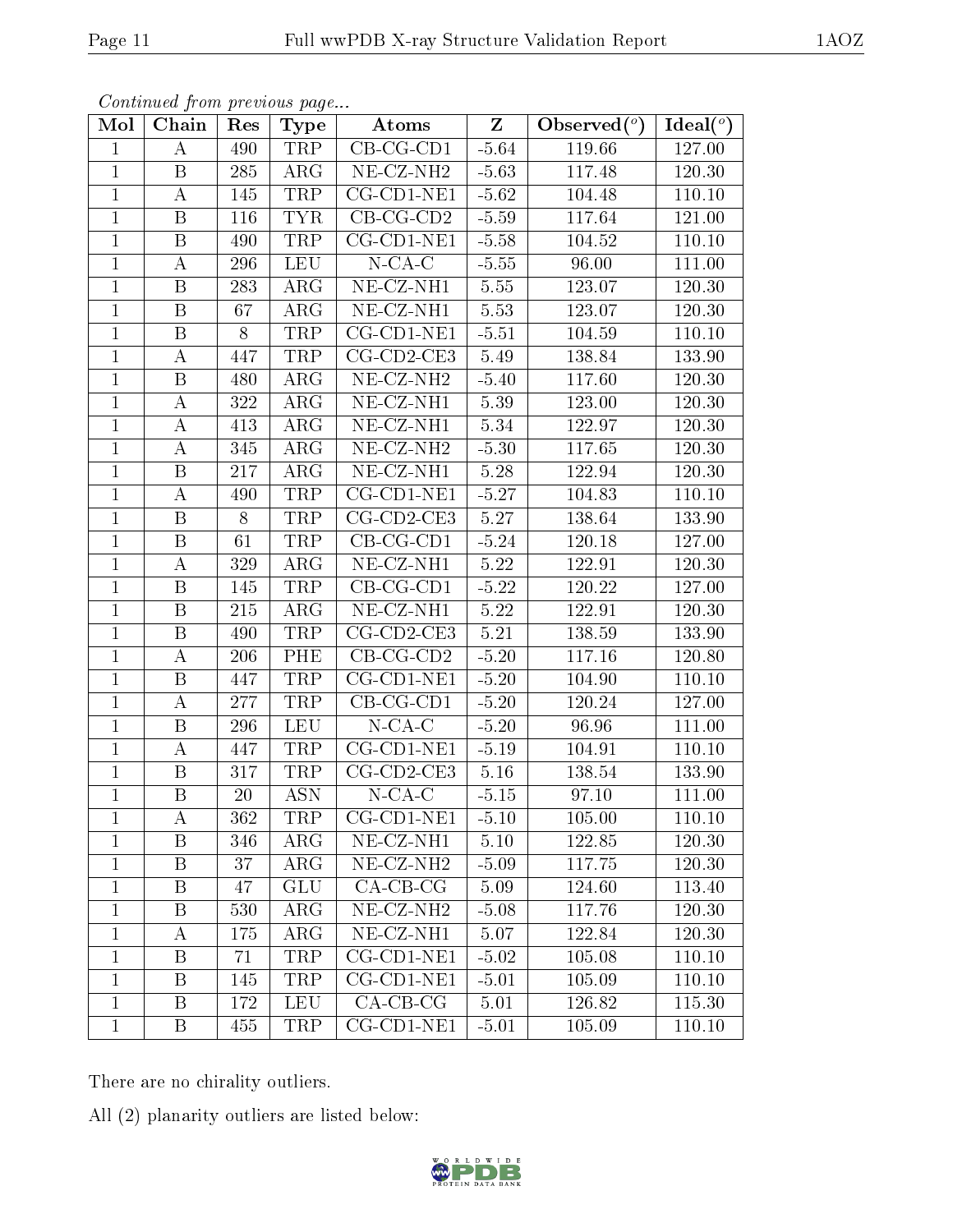| Mol | Chain | $\operatorname{Res}$ |            | Type   Group |
|-----|-------|----------------------|------------|--------------|
|     |       | 551                  | <b>ASN</b> | Peptide      |
|     |       | 551                  | ASN        | Peptide      |

#### $5.2$  Too-close contacts  $(i)$

In the following table, the Non-H and H(model) columns list the number of non-hydrogen atoms and hydrogen atoms in the chain respectively. The H(added) column lists the number of hydrogen atoms added and optimized by MolProbity. The Clashes column lists the number of clashes within the asymmetric unit, whereas Symm-Clashes lists symmetry related clashes.

| Mol            | $\overline{\text{Chain}}$ | $Non-H$        | H (model) | H(added) | <b>Clashes</b> | Symm-Clashes |
|----------------|---------------------------|----------------|-----------|----------|----------------|--------------|
|                | А                         | 4366           |           | 4211     | 23             |              |
|                | B                         | 4366           |           | 4211     | 33             |              |
| $\overline{2}$ | А                         | 14             | $\theta$  | 13       | $\left($       |              |
| $\overline{2}$ | Β                         | 14             |           | 13       |                |              |
| 3              | А                         | 2              |           |          |                |              |
| 3              | В                         |                | $\theta$  |          | $\left($       |              |
| 4              | А                         | 3              |           |          |                |              |
| 4              | B                         | 3              |           |          |                |              |
| 5              | А                         | 2              |           | 0        | $\left($       |              |
| $\overline{5}$ | B                         | $\overline{2}$ |           |          |                |              |
| 6              | А                         | 513            |           |          |                |              |
| 6              | В                         | 457            |           |          | 4              |              |
| All            | All                       | 9743           |           | 8448     | 56             |              |

The all-atom clashscore is defined as the number of clashes found per 1000 atoms (including hydrogen atoms). The all-atom clashscore for this structure is 3.

All (56) close contacts within the same asymmetric unit are listed below, sorted by their clash magnitude.

| Atom-1           | Atom-2              | Interatomic<br>distance $(A)$ | Clash<br>overlap $(\AA)$ |
|------------------|---------------------|-------------------------------|--------------------------|
| 1:B:240:GLU:HB3  | 1:B:263:SER:HB2     | 1.78                          | 0.66                     |
| 1:A:10:VAL:HG23  | 1: A:48: LEU: HD11  | 1.77                          | 0.65                     |
| 1:A:138:ASN:HD22 | 1:A:217:ARG:HB2     | 1.62                          | 0.64                     |
| 1: A:436: MET:HA | 6:A:1129:HOH:O      | 1.98                          | 0.62                     |
| 1: A:18: ASN:ND2 | 1:A:20:ASN:HB2      | 2.18                          | 0.59                     |
| 1:B:146:HIS:H    | 1:B:168:GLN:HE21    | 1.51                          | 0.58                     |
| 1:A:231:ILE:HG12 | 1: A:278: VAL:HG22  | 1.85                          | 0.58                     |
| 1:B:146:HIS:H    | 1: B: 168: GLN: NE2 | 2.02                          | 0.57                     |
| 1:B:389:ASP:H    | 1:B:416:ASN:ND2     | 2.04                          | 0.56                     |
| 1:A:160:PRO:HB2  | 6: A: 1307: HOH:O   | 2.06                          | 0.55                     |

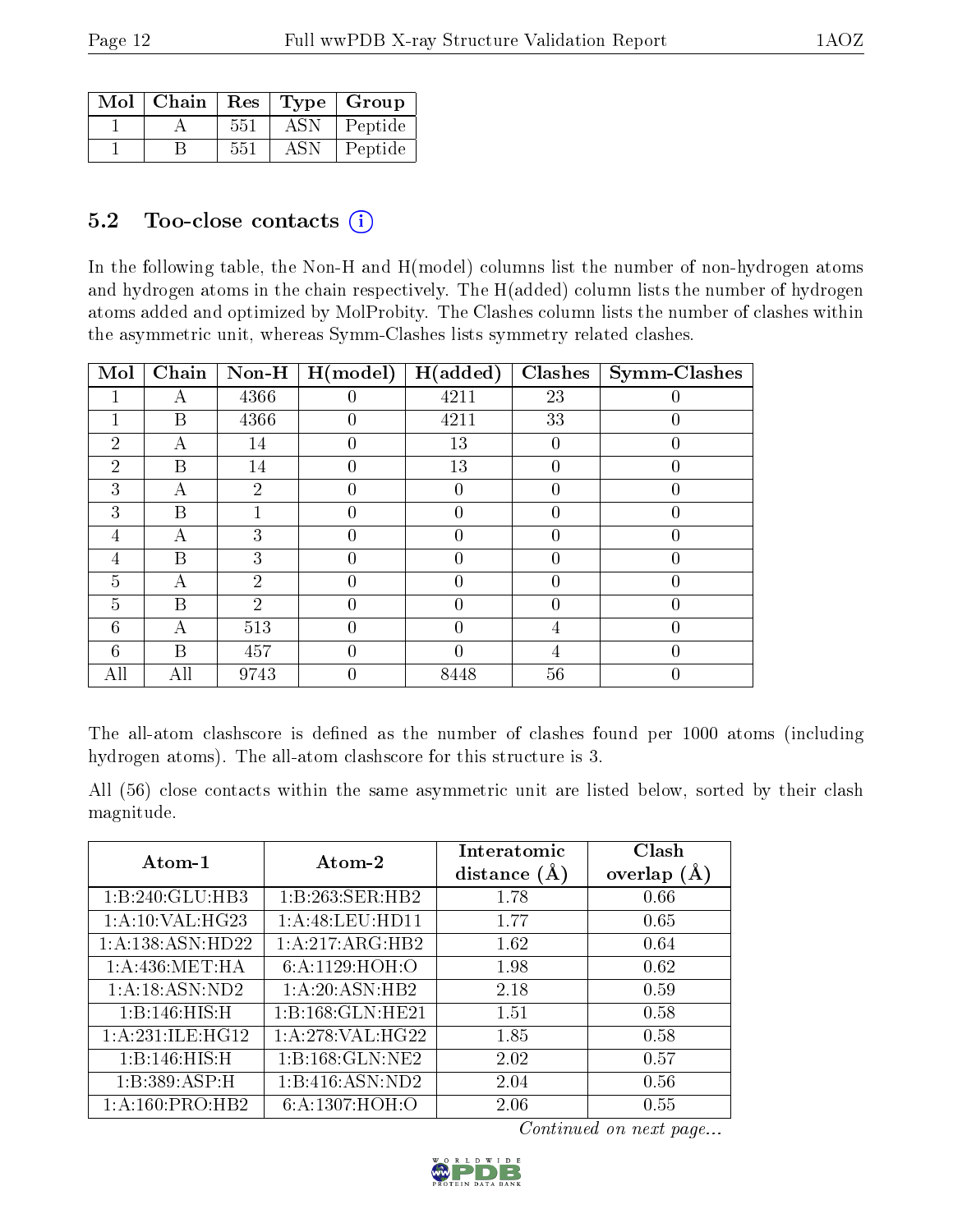| Continuata from previous page |                              | Interatomic    | Clash             |  |
|-------------------------------|------------------------------|----------------|-------------------|--|
| Atom-1                        | Atom-2                       | distance $(A)$ | overlap $(A)$     |  |
| 1:B:27:ILE:O                  | 1:B:30:GLN:HG2               | 2.08           | 0.54              |  |
| 1:B:205:ILE:HD13              | 1:B:303:VAL:HG21             | 1.90           | $0.54\,$          |  |
| 1:B:23:ILE:HD11               | 6:B:1160:HOH:O               | 2.07           | 0.53              |  |
| 1:B:1:SER:N                   | 1:B:125:GLN:OE1              | 2.42           | 0.52              |  |
| 1:B:113:ALA:HB2               | 1:B:149:ILE:HG13             | 1.91           | $0.52\,$          |  |
| 1:B:39:ASN:HB2                | 1:B:125:GLN:HE21             | 1.75           | 0.51              |  |
| 1:B:380:MET:HB3               | 1:B:525:VAL:HG11             | 1.93           | 0.51              |  |
| 1: A: 18: ASN: HD21           | 1:A:20:ASN:HB2               | 1.75           | 0.51              |  |
| 1: A:75:THR:HG21              | 1: A:450:HIS:CE1             | 2.45           | $\overline{0.5}0$ |  |
| 1:B:148:SER:O                 | 1:B:152:GLN:HG3              | 2.13           | 0.49              |  |
| 1:A:18:ASN:HA                 | 1: A:176: GLY:O              | 2.13           | 0.48              |  |
| 1:B:286:HIS:HA                | 1:B:287:PRO:HD3              | 1.74           | 0.47              |  |
| 1:B:45:VAL:HG13               | 1:B:92:ASN:OD1               | 2.15           | 0.47              |  |
| 1:A:449:LEU:HD13              | 1:A:452:HIS:HB2              | 1.96           | 0.47              |  |
| 1: A:99: GLY: HA3             | 1:A:243:GLY:HA2              | 1.97           | 0.47              |  |
| 1:B:150:HIS:HD2               | 6:B:832:HOH:O                | 1.97           | 0.47              |  |
| 1: A:146: HIS:H               | 1:A:168:GLN:HE21             | 1.62           | 0.46              |  |
| 1: A:146: HIS:H               | 1: A: 168: GLN: NE2          | 2.14           | 0.46              |  |
| 1:A:175:ARG:HD3               | 1:A:202:ALA:O                | 2.16           | 0.46              |  |
| 1:A:389:ASP:H                 | 1: A:416: ASN:ND2            | 2.14           | 0.45              |  |
| 1: A:10: VAL: CG2             | 1: A:48: LEU: HD11           | 2.46           | 0.45              |  |
| 1:B:423:ILE:HD13              | 1:B:524:GLY:HA3              | 1.98           | 0.45              |  |
| 1:A:212:LYS:HB2               | 1: A:214:TYR:CE1             | 2.52           | 0.45              |  |
| 1:B:271:ASN:HA                | 1:B:272:PRO:HD3              | 1.74           | 0.45              |  |
| 1:B:141:LEU:HD22              | 1:B:280:VAL:HG11             | 1.99           | 0.45              |  |
| 1:A:47:GLU:HB3                | 1: A:90: PHE:CE1             | 2.52           | 0.45              |  |
| 1:B:362:TRP:HB3               | 1:B:517:MET:HB2              | 1.99           | 0.45              |  |
| 1:B:348:PHE:HD2               | 1:B:396:VAL:HG12             | 1.82           | 0.44              |  |
| 1:A:145:TRP:HA                | 1: A: 168: GLN: HE21         | 1.81           | 0.44              |  |
| 1:B:146:HIS:N                 | 1:B:168:GLN:HE21             | 2.15           | 0.43              |  |
| 1:A:215:ARG:HD2               | 1: A:263: SER:HB3            | 1.99           | 0.43              |  |
| 1:B:35:THR:HG23               | 1:B:118:SER:HB2              | 2.00           | 0.43              |  |
| $1:A:147:\overline{GLN:HA}$   | 6: A: 1171: HOH: O           | 2.18           | 0.43              |  |
| 1:B:239:VAL:HG21              | 1:B:265:LEU:HD13             | 2.01           | 0.43              |  |
| 1:B:214:TYR:O                 | 1:B:265:LEU:HA               | 2.19           | 0.42              |  |
| 1:A:271:ASN:HA                | $1:A:272:P\overline{RO:HD3}$ | 1.86           | 0.42              |  |
| 1:B:465:SER:O                 | 1:B:468:GLU:HB2              | 2.19           | 0.42              |  |
| 1:B:132:HIS:HA                | 6:B:939:HOH:O                | 2.20           | 0.42              |  |
| 1:B:48:LEU:O                  | 1:B:88:THR:HA                | 2.21           | 0.41              |  |
| 1:B:444:THR:HG22              | 1:B:487:PRO:HD3              | 2.02           | 0.41              |  |
| 1: A:503:TRP:HA               | 6: A:988: HOH:O              | 2.20           | 0.41              |  |

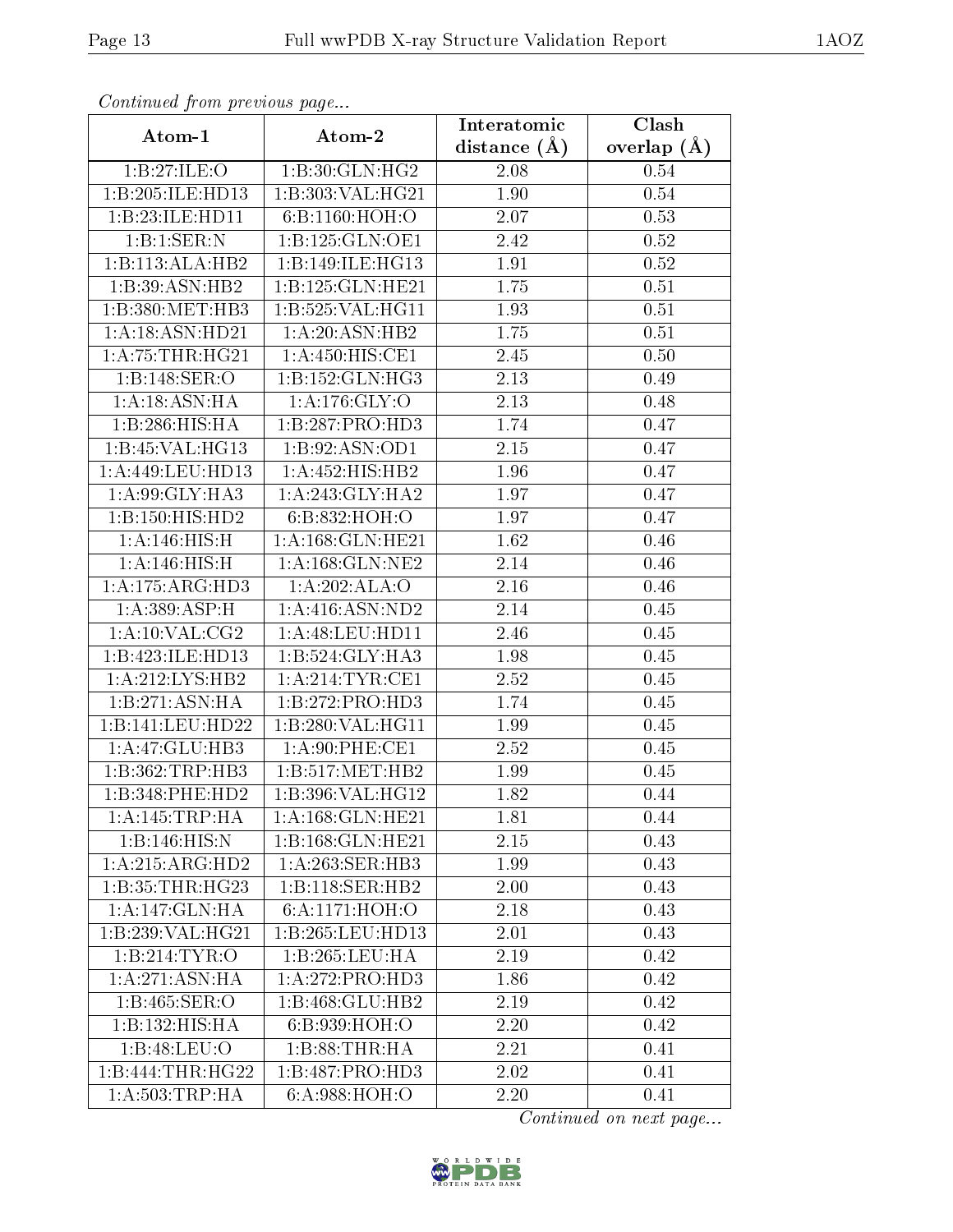| Atom-1                                    | Atom-2            | Interatomic<br>distance $(A)$ | Clash<br>overlap<br>(A) |
|-------------------------------------------|-------------------|-------------------------------|-------------------------|
| 1:B:205:ILE:HD13                          | 1:B:303:VAL:CG2   | 2.51                          | 0.41                    |
| 1: B: 150: HIS: CG                        | 6: B:946: HOH:O   | 2.74                          | 0.40                    |
| 1: B: 431: LEU: O                         | 1:B:490:TRP:HA    | 2.21                          | 0.40                    |
| 1:B:18:ASN:HA                             | 1: B: 176: GLY: O | 2.22                          | 0.40                    |
| $1 \cdot R \cdot 368 \cdot SFR \cdot HR3$ | 1:B:414:ILE:HG12  | 2.02                          |                         |

There are no symmetry-related clashes.

#### 5.3 Torsion angles  $(i)$

#### 5.3.1 Protein backbone  $(i)$

In the following table, the Percentiles column shows the percent Ramachandran outliers of the chain as a percentile score with respect to all X-ray entries followed by that with respect to entries of similar resolution.

The Analysed column shows the number of residues for which the backbone conformation was analysed, and the total number of residues.

| Mol | Chain | Analysed           | Favoured     |           | Allowed   Outliers |        | Percentiles |
|-----|-------|--------------------|--------------|-----------|--------------------|--------|-------------|
|     |       | $550/552$ (100%)   | 534 (97%)    | 14 (2%)   | $2(0\%)$           | $-34V$ | -24         |
|     |       | $550/552$ (100%)   | 527 (96%)    | $19(4\%)$ | $4(1\%)$           | 22     |             |
| All | All   | $1100/1104$ (100%) | $1061(96\%)$ | 33 $(3%)$ | 6 $(0\%)$          | 29     | 18          |

All (6) Ramachandran outliers are listed below:

| Mol | Chain | Res | <b>Type</b> |
|-----|-------|-----|-------------|
|     |       | 551 | <b>ASN</b>  |
|     | R     | 551 | <b>ASN</b>  |
|     | R     | 537 | ALA         |
|     |       | 476 | <b>ASN</b>  |
|     |       | 423 | <b>ILE</b>  |
|     |       | 476 | <b>ASN</b>  |

#### 5.3.2 Protein sidechains  $(i)$

In the following table, the Percentiles column shows the percent sidechain outliers of the chain as a percentile score with respect to all X-ray entries followed by that with respect to entries of similar resolution.

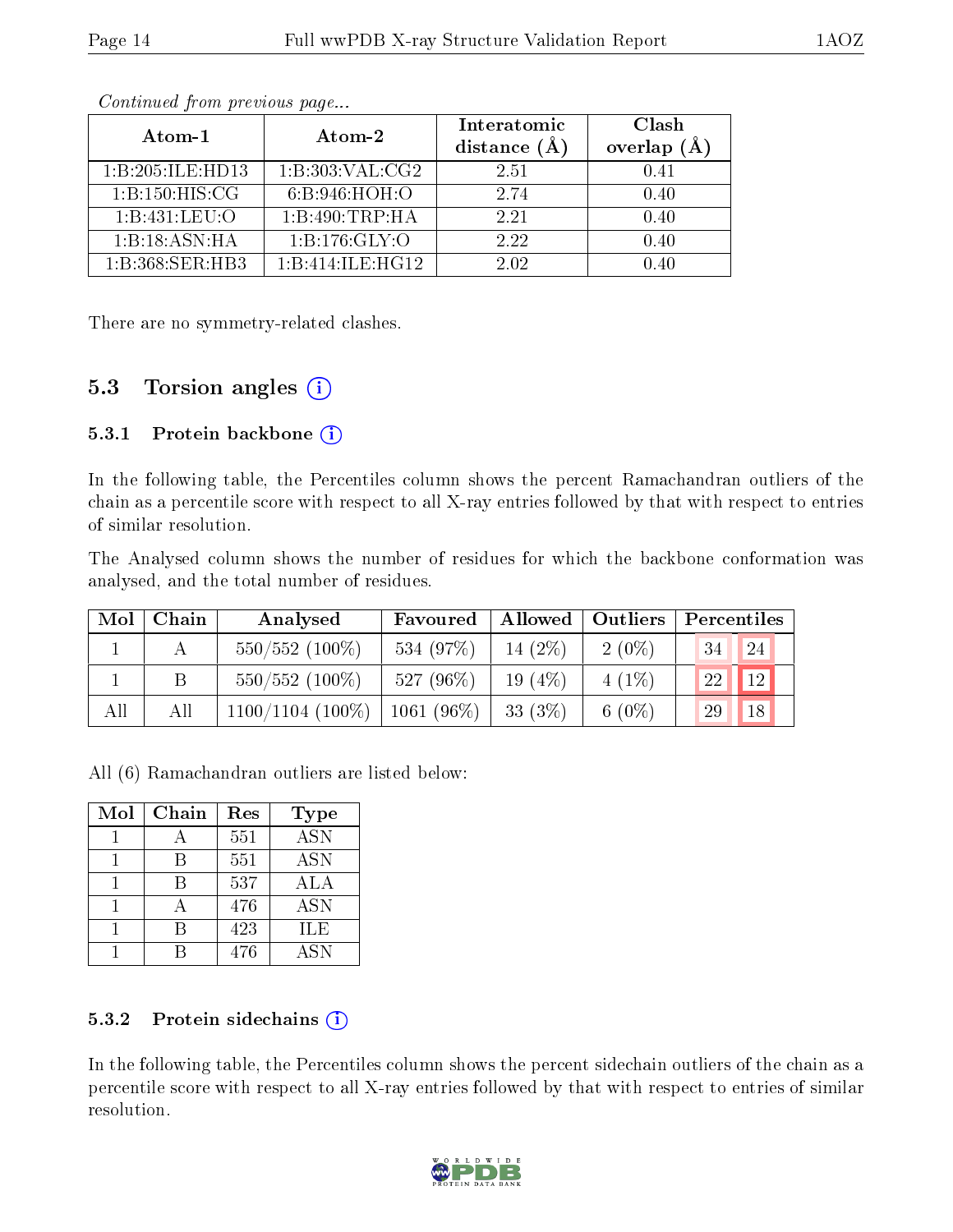| Mol | Chain | Analysed         | Rotameric | <b>Outliers</b> | Percentiles |
|-----|-------|------------------|-----------|-----------------|-------------|
|     |       | $475/475(100\%)$ | 453(95%)  | 22(5%)          | 27<br>17    |
|     |       | $475/475(100\%)$ | 451(95%)  | 24(5%)          | 14<br>24    |
| All | All   | $950/950(100\%)$ | 904(95%)  | 46 $(5%)$       | 25<br>16    |

The Analysed column shows the number of residues for which the sidechain conformation was analysed, and the total number of residues.

All (46) residues with a non-rotameric sidechain are listed below:

| Mol            | Chain                   | Res              | Type                    |
|----------------|-------------------------|------------------|-------------------------|
| $\mathbf 1$    | $\boldsymbol{A}$        | 18               | <b>ASN</b>              |
| $\overline{1}$ | $\overline{\rm A}$      | $\overline{24}$  | $\overline{\text{VAL}}$ |
| $\mathbf{1}$   | $\overline{A}$          | $\overline{50}$  | <b>ASN</b>              |
| $\overline{1}$ | $\overline{A}$          | $\overline{211}$ | $\overline{\text{LYS}}$ |
| $\overline{1}$ | $\overline{A}$          | 212              | $\overline{\text{LYS}}$ |
| $\overline{1}$ | $\overline{\rm A}$      | $\overline{21}5$ | $\overline{\rm{ARG}}$   |
| $\overline{1}$ | $\overline{\rm A}$      | $\overline{221}$ | <b>THR</b>              |
| $\mathbf{1}$   | $\overline{A}$          | 279              | $\overline{\text{SER}}$ |
| $\overline{1}$ | $\overline{A}$          | $\overline{308}$ | THR                     |
| $\mathbf{1}$   | $\overline{A}$          | 325              | <b>ASN</b>              |
| $\mathbf{1}$   | $\overline{\rm A}$      | 345              | $\overline{\rm ARG}$    |
| $\overline{1}$ | $\overline{\rm A}$      | 406              | PRO                     |
| $\mathbf{1}$   | $\overline{A}$          | $4\overline{13}$ | $\overline{\text{ARG}}$ |
| $\overline{1}$ | $\overline{A}$          | 416              | <b>ASN</b>              |
| $\overline{1}$ | $\overline{A}$          | 422              | $\overline{\text{LYS}}$ |
| $\overline{1}$ | $\overline{A}$          | 449              | LEU                     |
| $\overline{1}$ | $\overline{\rm A}$      | 457              | LEU                     |
| $\mathbf{1}$   | $\overline{A}$          | 476              | $\overline{\text{ASN}}$ |
| $\overline{1}$ | $\overline{A}$          | 500              | PRO                     |
| $\overline{1}$ | $\overline{A}$          | 536              | $\overline{\text{LEU}}$ |
| $\mathbf 1$    | $\overline{A}$          | $\overline{541}$ | <b>THR</b>              |
| $\overline{1}$ | $\overline{A}$          | 552              | $\overline{\text{PRO}}$ |
| $\overline{1}$ | $\overline{\mathrm{B}}$ | $\overline{1}$   | $\overline{\text{SER}}$ |
| $\overline{1}$ | $\overline{\mathrm{B}}$ | $\overline{18}$  | $\overline{\text{ASN}}$ |
| $\overline{1}$ | $\overline{\mathrm{B}}$ | $\overline{24}$  | $\overline{\text{VAL}}$ |
| $\overline{1}$ | $\overline{\mathrm{B}}$ | $\overline{50}$  | $\overline{\text{ASN}}$ |
| $\overline{1}$ | $\overline{\mathrm{B}}$ | $\overline{57}$  | VAL                     |
| $\overline{1}$ | $\overline{\mathrm{B}}$ | $\overline{67}$  | $\overline{\rm{ARG}}$   |
| $\overline{1}$ | $\overline{\mathrm{B}}$ | 188              | $\overline{\text{SER}}$ |
| $\mathbf{1}$   | $\overline{\mathrm{B}}$ | 221              | <b>THR</b>              |
| $\overline{1}$ | $\overline{\mathrm{B}}$ | 264              | <b>VAL</b>              |
| $\overline{1}$ | $\overline{\mathrm{B}}$ | 300              | $\overline{\text{PRO}}$ |
| $\overline{1}$ | $\overline{\mathrm{B}}$ | 308              | THR                     |

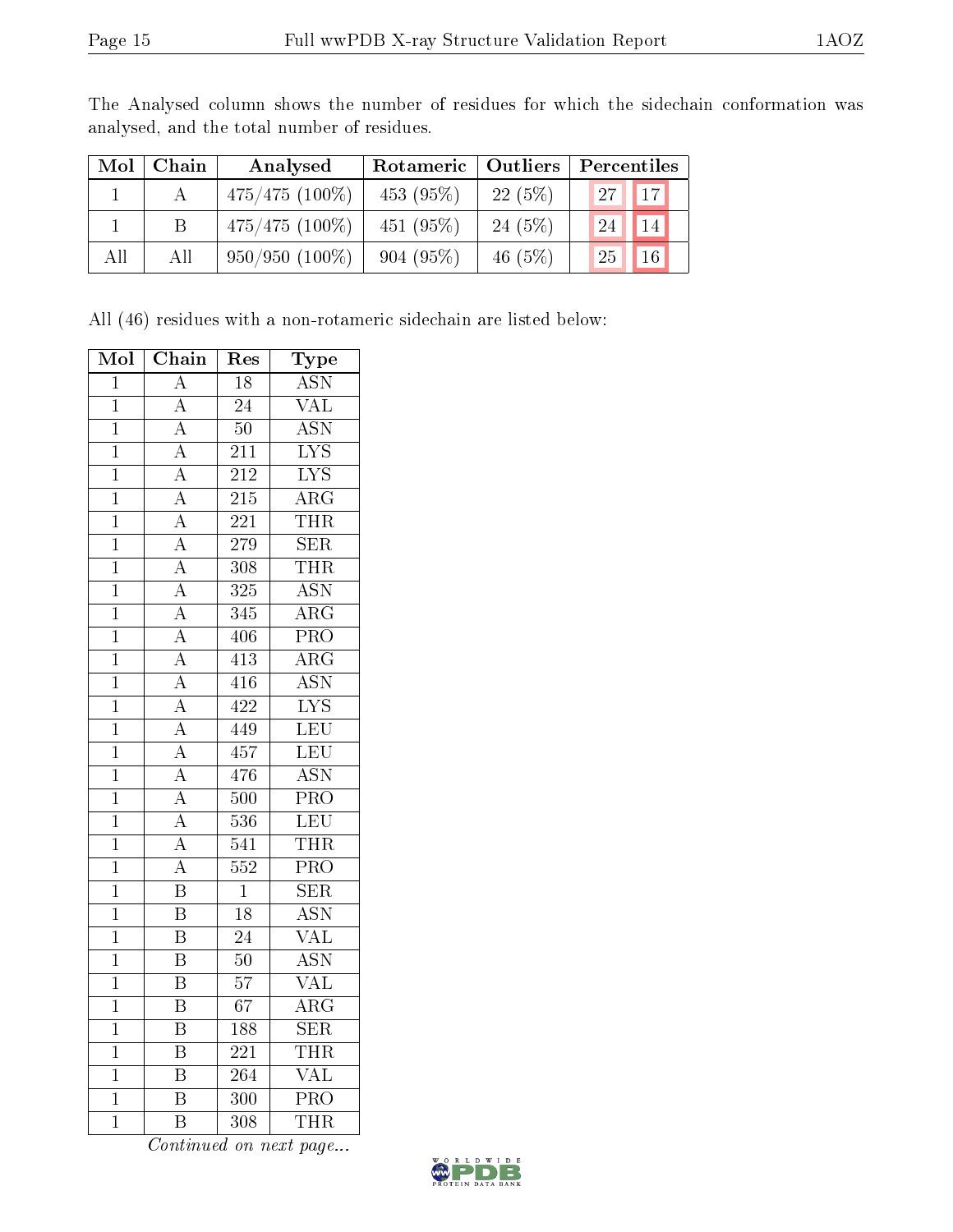| Mol          | Chain | Res | Type       |
|--------------|-------|-----|------------|
| $\mathbf{1}$ | В     | 331 | THR        |
| 1            | B     | 357 | <b>ASN</b> |
| 1            | B     | 383 | <b>ASN</b> |
| $\mathbf{1}$ | B     | 399 | GLU        |
| $\mathbf{1}$ | B     | 413 | ARG        |
| $\mathbf{1}$ | B     | 416 | <b>ASN</b> |
| $\mathbf 1$  | B     | 428 | ASP        |
| 1            | B     | 449 | LEU        |
| $\mathbf{1}$ | B     | 470 | SER        |
| $\mathbf{1}$ | B     | 484 | VAL        |
| 1            | B     | 536 | LEU        |
| $\mathbf{1}$ | В     | 541 | THR        |
| 1            | В     | 550 | <b>LYS</b> |

Some sidechains can be flipped to improve hydrogen bonding and reduce clashes. All (20) such sidechains are listed below:

| Mol            | Chain                   | Res            | $_{\rm Type}$                      |
|----------------|-------------------------|----------------|------------------------------------|
| $\mathbf 1$    | $\overline{\rm A}$      | 18             | ASN                                |
| $\mathbf{1}$   | $\overline{\rm A}$      | $50\,$         | <b>ASN</b>                         |
| $\mathbf{1}$   | $\overline{\rm A}$      | 138            | <b>ASN</b>                         |
| $\mathbf{1}$   | $\overline{A}$          | 147            | <b>GLN</b>                         |
| $\mathbf{1}$   | $\overline{A}$          | 168            | <b>GLN</b>                         |
| $\overline{1}$ | $\overline{A}$          | 189            | ASN                                |
| $\mathbf{1}$   | $\overline{\rm A}$      | 353            | <b>GLN</b>                         |
| $\overline{1}$ | $\overline{\rm A}$      | 416            | $\overline{\text{ASN}}$            |
| $\overline{1}$ | $\overline{A}$          | 420            | GLN                                |
| $\overline{1}$ | $\overline{\mathrm{B}}$ | $\overline{2}$ | GLN                                |
| $\overline{1}$ | $\overline{\mathrm{B}}$ | 18             | <b>ASN</b>                         |
| $\mathbf{1}$   | $\, {\bf B}$            | 39             | <b>ASN</b>                         |
| $\overline{1}$ | $\overline{\mathrm{B}}$ | 50             | $\overline{\mathrm{A}}\mathrm{SN}$ |
| $\mathbf{1}$   | $\overline{B}$          | 138            | <b>ASN</b>                         |
| $\mathbf{1}$   | $\overline{\mathrm{B}}$ | 147            | GLN                                |
| $\mathbf{1}$   | $\boldsymbol{B}$        | 168            | GLN                                |
| $\mathbf{1}$   | $\, {\bf B}$            | 189            | ASN                                |
| $\overline{1}$ | $\overline{\mathrm{B}}$ | 390            | $\overline{\text{GLN}}$            |
| $\mathbf{1}$   | B                       | 416            | <b>ASN</b>                         |
| $\mathbf 1$    | $\overline{B}$          | 440            | <b>ASN</b>                         |

#### 5.3.3 RNA (i)

There are no RNA molecules in this entry.

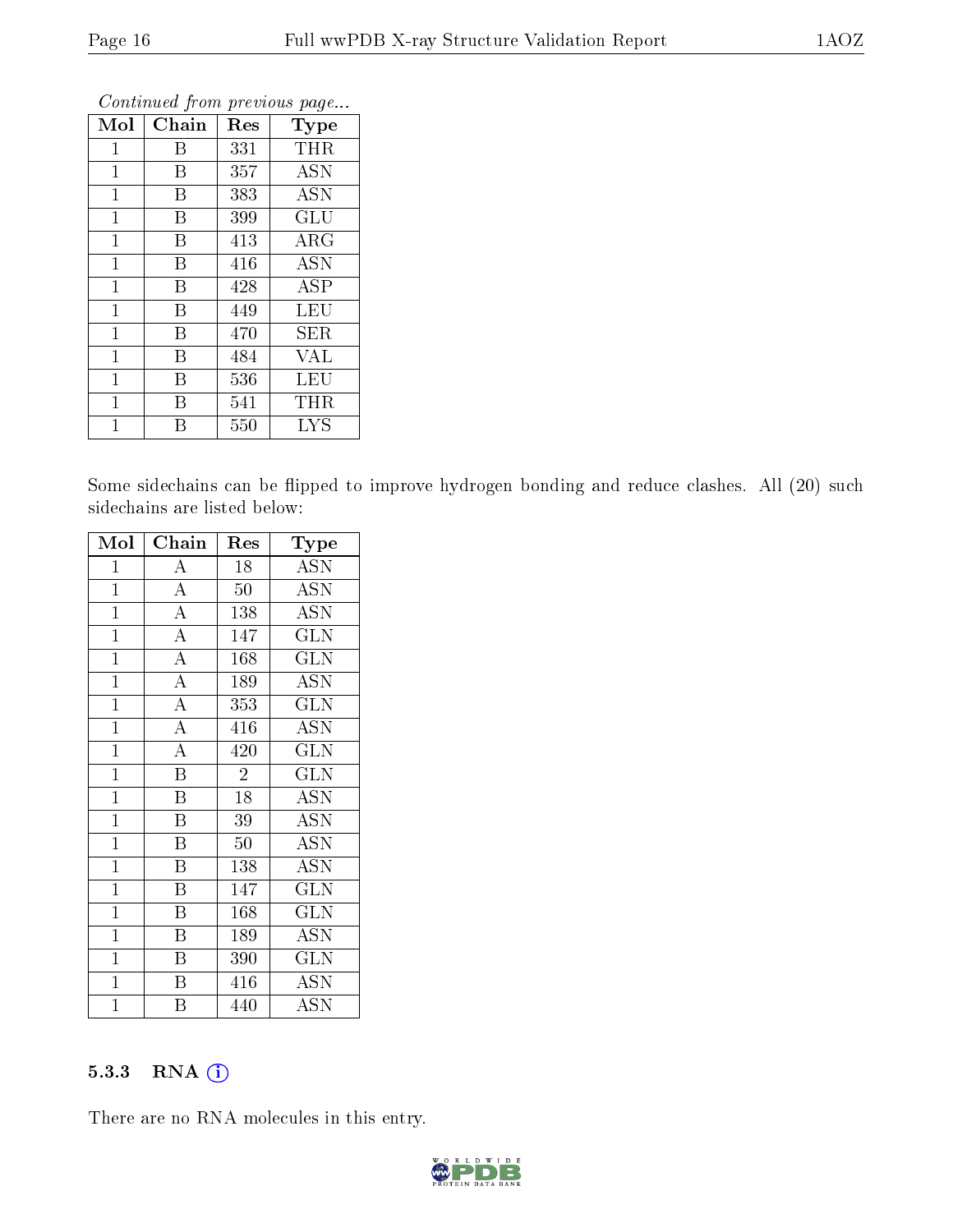#### 5.4 Non-standard residues in protein, DNA, RNA chains (i)

There are no non-standard protein/DNA/RNA residues in this entry.

#### 5.5 Carbohydrates (i)

There are no monosaccharides in this entry.

#### 5.6 Ligand geometry  $(i)$

Of 9 ligands modelled in this entry, 3 are monoatomic - leaving 6 for Mogul analysis.

In the following table, the Counts columns list the number of bonds (or angles) for which Mogul statistics could be retrieved, the number of bonds (or angles) that are observed in the model and the number of bonds (or angles) that are dened in the Chemical Component Dictionary. The Link column lists molecule types, if any, to which the group is linked. The Z score for a bond length (or angle) is the number of standard deviations the observed value is removed from the expected value. A bond length (or angle) with  $|Z| > 2$  is considered an outlier worth inspection. RMSZ is the root-mean-square of all Z scores of the bond lengths (or angles).

| Mol            |            |       |     | Link | Bond lengths |      |             | Bond angles    |      |             |
|----------------|------------|-------|-----|------|--------------|------|-------------|----------------|------|-------------|
|                | Type       | Chain | Res |      | Counts       | RMSZ | # $ Z  > 2$ | Counts         | RMSZ | # $ Z  > 2$ |
| $\overline{2}$ | NAG        | Β     | 601 |      | 14, 14, 15   | 0.69 |             | 17,19,21       | 0.77 | U           |
| 5              | C1O        | А     | 703 |      | 0,1,1        | 0.00 |             |                |      |             |
| $\overline{5}$ | C1O        |       | 703 |      | 0,1,1        | 0.00 |             |                |      |             |
| $\overline{2}$ | <b>NAG</b> | А     | 601 |      | 14, 14, 15   | 1.04 | 1(7%)       | 17,19,21       | 0.69 | 0           |
| 4              | C2O        | А     | 702 |      | 0, 2, 2      | 0.00 |             | $\blacksquare$ |      |             |
| 4              | C2O        |       | 702 |      | 0,2,2        | 0.00 |             |                |      |             |

In the following table, the Chirals column lists the number of chiral outliers, the number of chiral centers analysed, the number of these observed in the model and the number defined in the Chemical Component Dictionary. Similar counts are reported in the Torsion and Rings columns. '-' means no outliers of that kind were identified.

| Mol | $\parallel$ Type $\parallel$ |     | Chain   Res   Link   Chirals | $\mid$ Torsions $\mid$  | Rings |
|-----|------------------------------|-----|------------------------------|-------------------------|-------|
|     | NAG                          | 601 |                              | $0/6/23/26$   $0/1/1/1$ |       |
|     | NAG                          | 601 |                              | $0/6/23/26$   $0/1/1/1$ |       |

All (1) bond length outliers are listed below:

|  |  |                             | $\begin{array}{ c c c c c c }\hline \text{Mol} & \text{Chain} & \text{Res} & \text{Type} & \text{Atoms} & \text{Z} & \text{Observed(A)} & \text{Ideal(A)} \hline \end{array}$ |      |
|--|--|-----------------------------|-------------------------------------------------------------------------------------------------------------------------------------------------------------------------------|------|
|  |  | $601$   NAG   C2-N2   -2.18 | -142                                                                                                                                                                          | 1.46 |

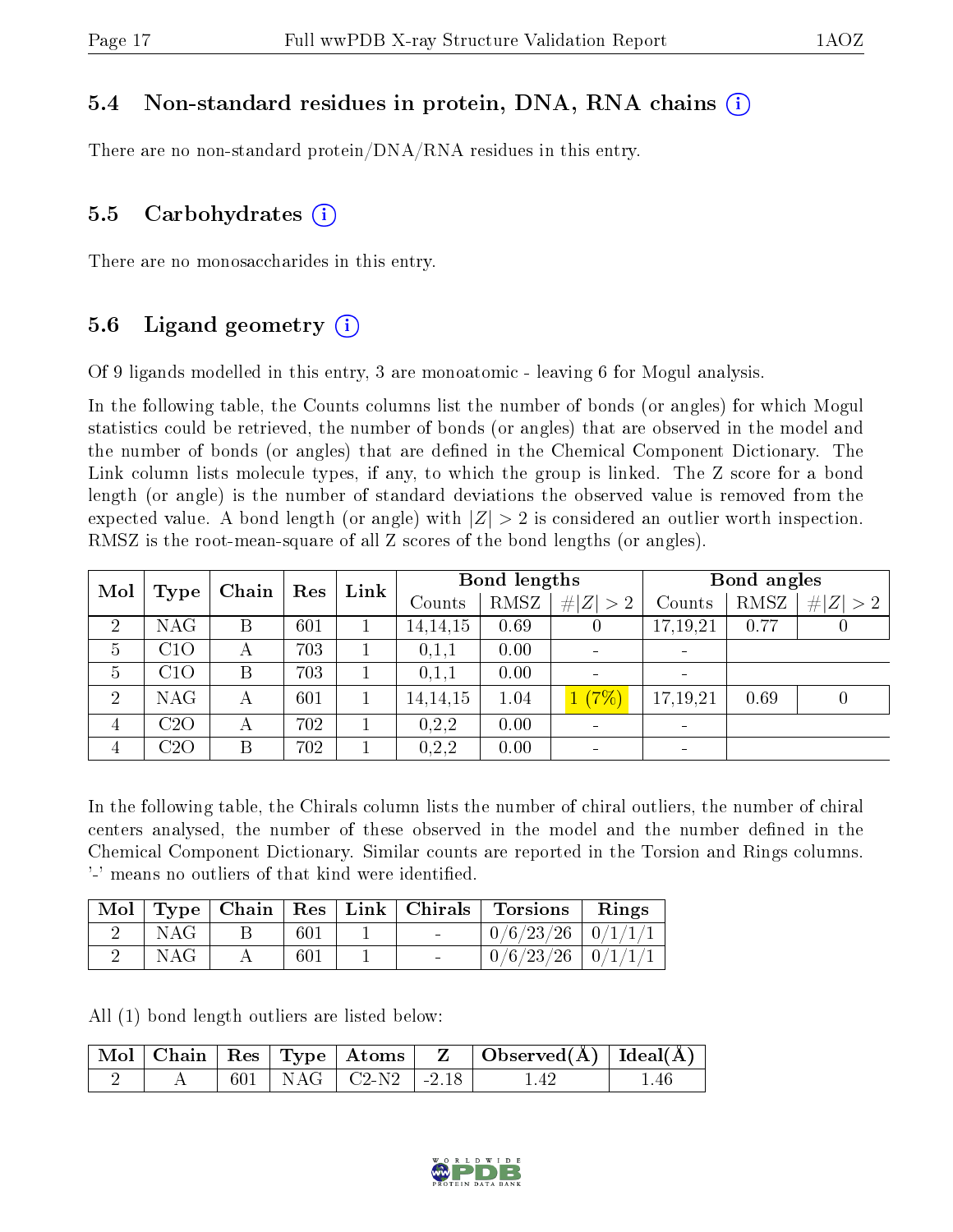There are no bond angle outliers. There are no chirality outliers. There are no torsion outliers. There are no ring outliers. No monomer is involved in short contacts.

#### 5.7 [O](https://www.wwpdb.org/validation/2017/XrayValidationReportHelp#nonstandard_residues_and_ligands)ther polymers (i)

There are no such residues in this entry.

### 5.8 Polymer linkage issues (i)

There are no chain breaks in this entry.